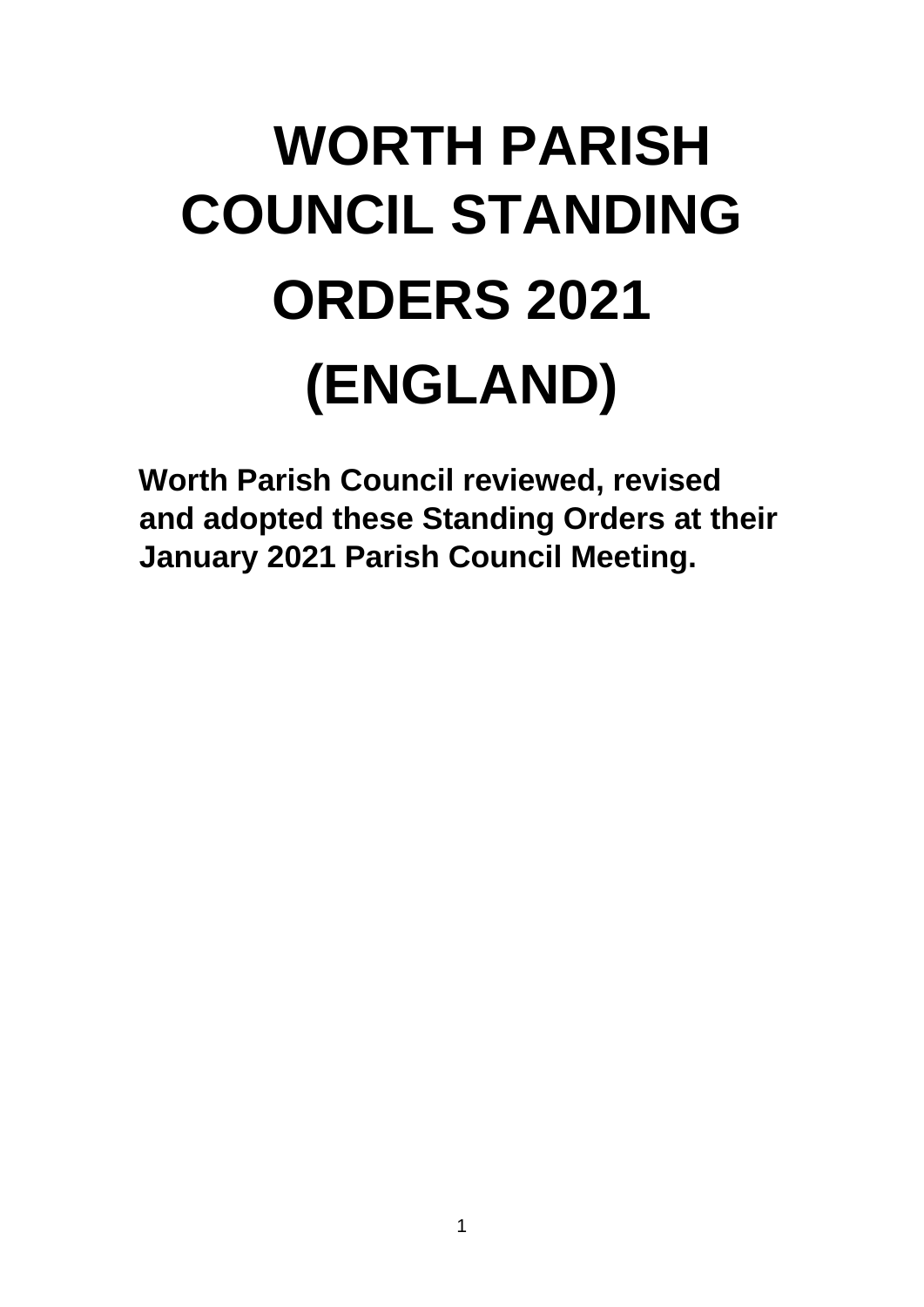Page deliberately blank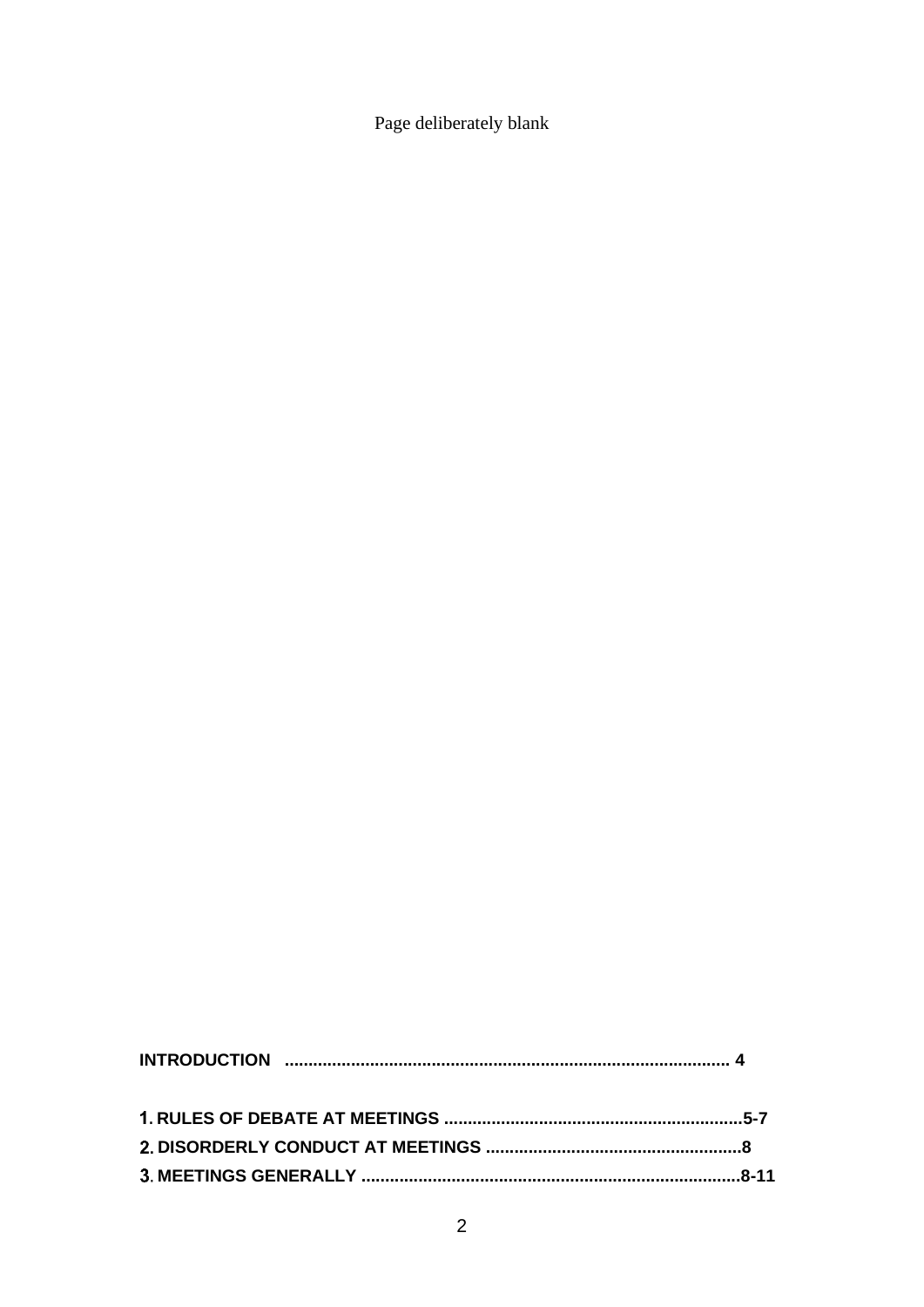| 6. EXTRAORDINARY MEETINGS OF THE COUNCIL, COMMITTEES AND                                                                  |  |
|---------------------------------------------------------------------------------------------------------------------------|--|
|                                                                                                                           |  |
|                                                                                                                           |  |
| <b>9. MOTIONS FOR A MEETING THAT REQUIRE WRITTEN NOTICE TO BE</b><br>10. MOTIONS AT A MEETING THAT DO NOT REQUIRE WRITTEN |  |
|                                                                                                                           |  |
|                                                                                                                           |  |
|                                                                                                                           |  |
|                                                                                                                           |  |
|                                                                                                                           |  |
|                                                                                                                           |  |
|                                                                                                                           |  |
|                                                                                                                           |  |
|                                                                                                                           |  |
|                                                                                                                           |  |
| 21. RESPONSIBILITIES UNDER DATA PROTECTION LEGISLATION  29                                                                |  |
|                                                                                                                           |  |
|                                                                                                                           |  |
| 24. COMMUNICATING WITH DISTRICT AND COUNTY OR UNITARY                                                                     |  |
|                                                                                                                           |  |
|                                                                                                                           |  |
|                                                                                                                           |  |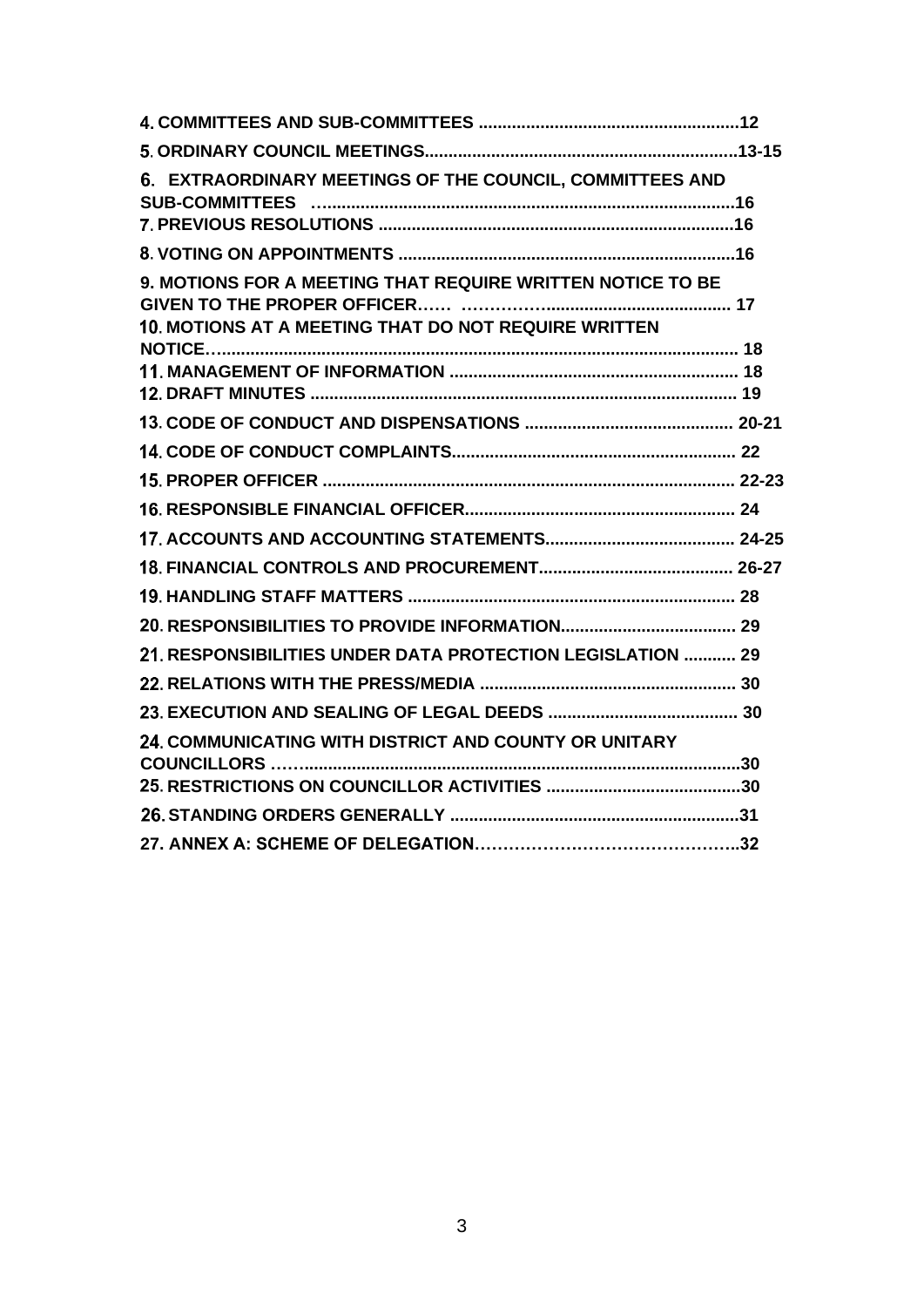## **INTRODUCTION**

These Worth Parish Council (WPC) Standing Orders are based on the updated National Association of Local Council (NALC) model standing orders contained in "Local Councils Explained" by Meera Tharmarajah (© 2013 NALC). These standing orders reference new legislation introduced after 2013 when the last model standing orders were published. See more on NALC below.

Standing orders are the written rules of a local council. Standing orders are essential to regulate the proceedings of a meeting. A council may also use standing orders to confirm or refer to various internal organisational and administrative arrangements. The Standing Orders of a Council are not the same as the policies of a Council but standing orders may refer to them.

Local councils operate within a wide statutory framework. NALC model standing orders incorporate and reference many statutory requirements to which councils are subject. It is not possible for the model standing orders to contain or reference all the statutory or legal requirements which apply to local councils. For example, it is not practical for model standing orders to document all obligations under data protection legislation. The statutory requirements to which a council is subject apply whether or not they are incorporated in a Council's Standing Orders.

These WPC Standing Orders do not include model financial regulations. Financial regulations are standing orders to regulate and control the financial affairs and accounting procedures of a local council. The financial regulations, as opposed to the standing orders of a council, include most of the requirements relevant to the council's Responsible Financial Officer. WPC financial regulations are available on this Worth Parish Council website - www.Worthpc.kentparishes.gov.uk

In these standing orders where there is **bold type** that means there are references to legal and statutory requirements.

For convenience, the word "Councillor" includes (unless the context suggests otherwise), a non-councillor with or without voting rights.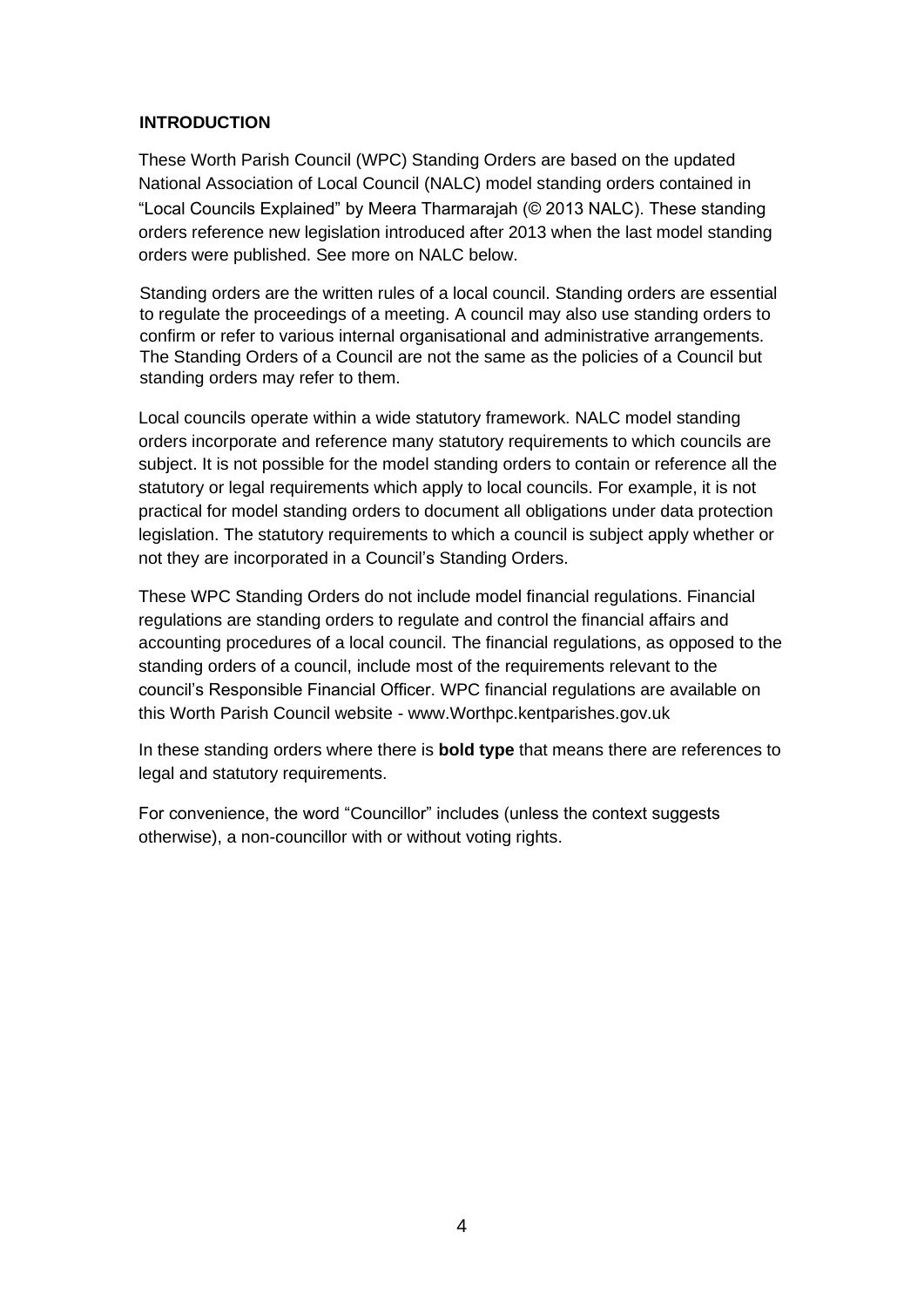#### **RULES OF DEBATE AT MEETINGS**   $1.$

- a Motions on the agenda shall be considered in the order that they appear unless the order is changed at the discretion of the Chairman of the meeting.
- b A motion (including an amendment) shall not be progressed unless it has been moved and seconded.
- c A motion on the agenda that is not moved by its proposer may be treated by the Chairman of the meeting as withdrawn.
- d If a motion (including an amendment) has been seconded, it may be withdrawn by the proposer only with the consent of the seconder and the meeting.
- e An amendment is a proposal to remove or add words to a motion. It shall not negate the motion.
- f If an amendment to the original motion is carried, the original motion (as amended) becomes the substantive motion upon which further amendment(s) may be moved.
- g An amendment shall not be considered unless early verbal notice of it is given at the meeting and, if requested by the Chairman of the meeting, is expressed in writing to the chairman.
- h A Councillor may move an amendment to their own motion if agreed by the meeting. If a motion has already been seconded, the amendment shall be with the consent of the seconder and the meeting.
- i If there is more than one amendment to an original or substantive motion, the amendments shall be moved in the order directed by the Chairman of the meeting.
- j Subject to Standing Order 1(k), only one amendment shall be moved and debated at a time, the order of which shall be directed by the Chairman of the meeting.
- k One or more amendments may be discussed together if the Chairman of the meeting considers this expedient, but each amendment shall be voted upon separately.
- l A Councillor may not move more than one amendment to an original or substantive motion.
- m The mover of an amendment has no right of reply at the end of debate on it.
- n Where a series of amendments to an original motion are carried, the mover of the original motion shall have a right of reply either at the end of debate on the first amendment or at the very end of debate on the final substantive motion immediately before it is put to the vote.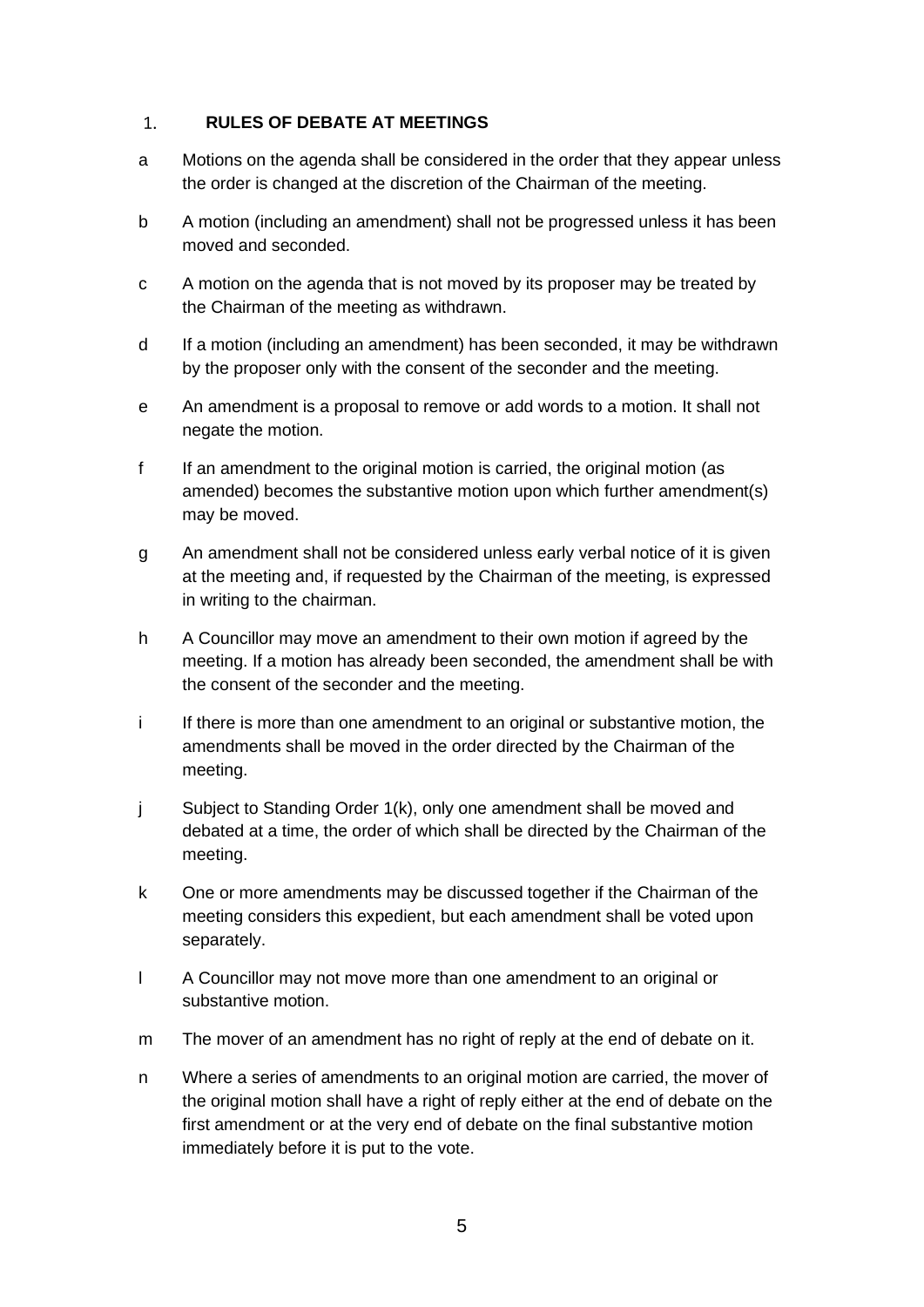- o Unless permitted by the Chairman of the meeting, a Councillor may speak once in the debate on a motion except:
	- i. to speak on an amendment moved by another Councillor
	- ii. to move or speak on another amendment if the motion has been

amended since they last spoke

- iii. to make a point of order
- iv. to give a personal explanation; or
- v. to exercise a right of reply.
- p During the debate on a motion, a Councillor may interrupt only on a point of order or a personal explanation and the Councillor who was interrupted shall stop speaking. A Councillor raising a point of order shall identify the standing order which they consider has been breached or specify the other irregularity in the proceedings of the meeting they are concerned by.
- q A point of order shall be decided by the Chairman of the meeting and their decision shall be final.
- r When a motion is under debate, no other motion shall be moved except:
	- i. to amend the motion
	- ii. to proceed to the next

business

- iii. to adjourn the debate
- iv. to put the motion to a vote
- v. to ask a person to be no longer heard or to leave the meeting
- vi. to refer a motion to a committee or sub-committee for

consideration

- vii. to exclude the public and press
- viii. to adjourn the meeting; or
- ix. to suspend particular Standing Order(s) excepting those which reflect mandatory statutory or legal requirements.
- s Before an original or substantive motion is put to the vote, the Chairman of the meeting shall be satisfied that the motion has been sufficiently debated and that the mover of the motion under debate has exercised or waived their right of reply.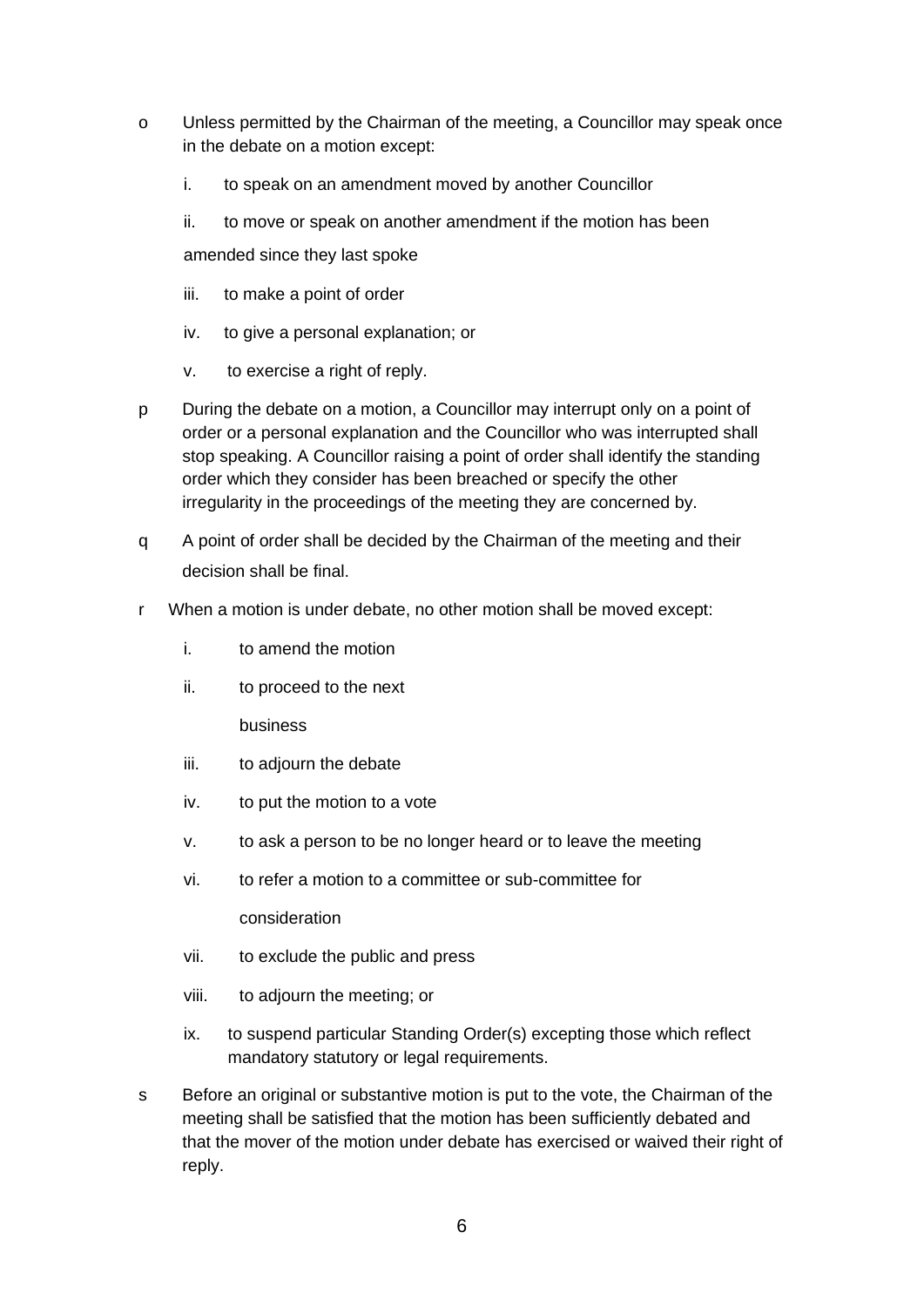t Excluding motions moved under Standing Order 1(r), the contributions or speeches by a Councillor shall relate only to the motion under discussion and shall not exceed three minutes without the consent of the chairman of the meeting.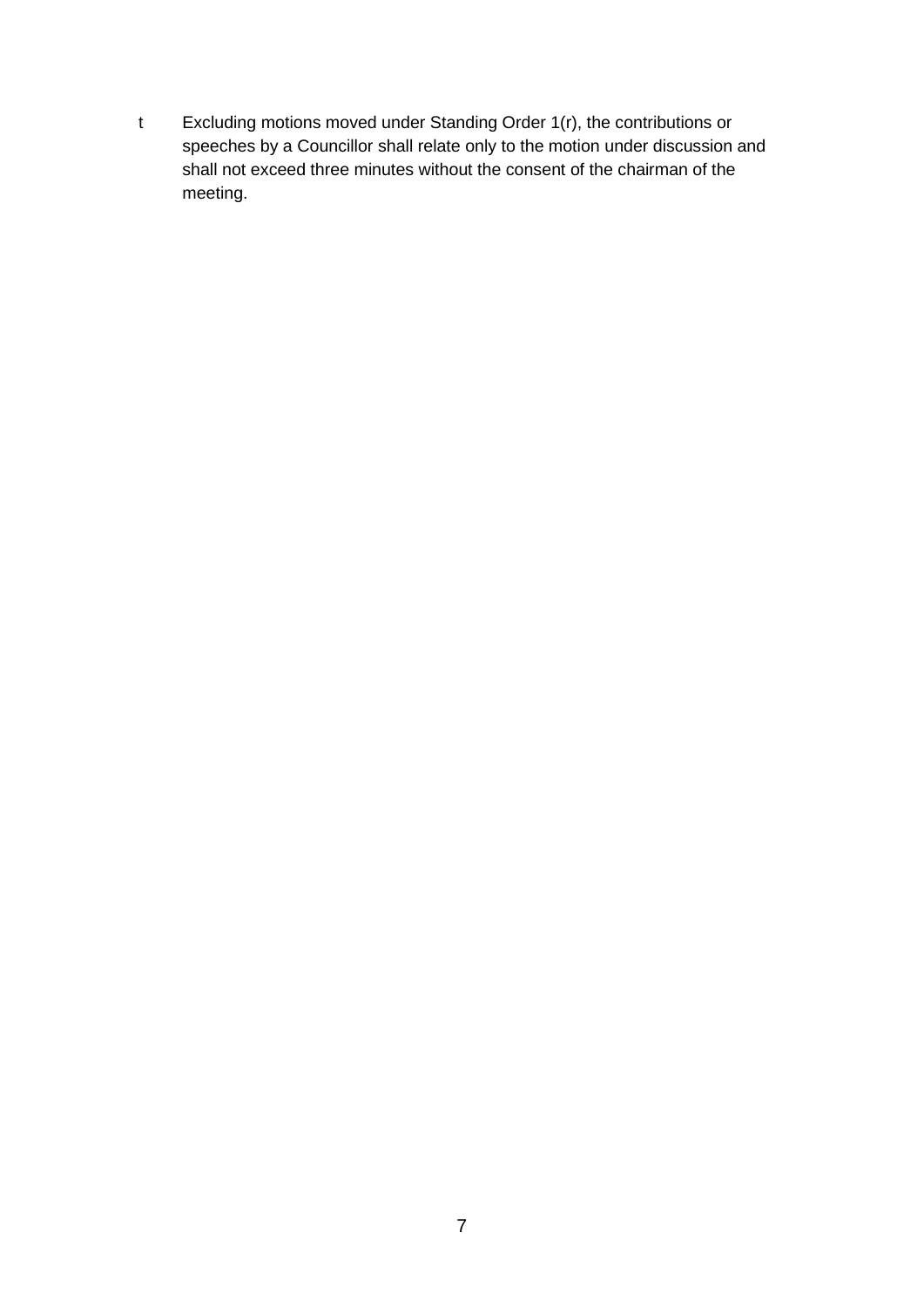#### $2.$ **DISORDERLY CONDUCT AT MEETINGS**

- a No person shall obstruct the transaction of business at a meeting or behave offensively or improperly. If this standing order is ignored, the Chairman of the meeting shall request such person(s) to moderate or improve their conduct.
- b If person(s) disregard the request of the Chairman of the meeting to moderate or improve their conduct, any Councillor or the Chairman of the meeting may move that the person be no longer heard or be excluded from the meeting. The motion, if seconded, shall be put to the vote without discussion.
- c If a resolution made under standing order 2(b) is ignored, the Chairman of the meeting may take further reasonable steps to restore order or to progress the meeting. This may include temporarily suspending or closing the meeting.

#### $3.$ **MEETINGS GENERALLY**

**(a) Meetings shall not take place in premises which at the time of the meeting are used for the supply of alcohol, unless no other premises are available free of charge or at a reasonable cost.** 

**(b) The minimum three clear days for notice of a meeting does not include the day on which notice was issued, the day of the meeting, a Sunday, a day of the Christmas break, a day of the Easter break or of a bank holiday or a day appointed for public thanksgiving or mourning.** 

**(c) The minimum three clear days' public notice for a meeting does not include the day on which the notice was issued or the day of the meeting unless the meeting is convened at shorter notice**.

**(d) Meetings shall be open to the public unless their presence is prejudicial to the public interest by reason of the confidential nature of the business to be transacted or for other special reasons. The public's exclusion from part or all of a meeting shall be by a resolution which shall give reasons for the public's exclusion.**

(e) Members of the public may make representations, answer questions and give evidence at a meeting which they are entitled to attend in respect of the business on the agenda.

(f) The period of time designated for public participation at a meeting in accordance with standing order 3(e) shall not exceed 15 minutes unless directed by the chairman of the meeting.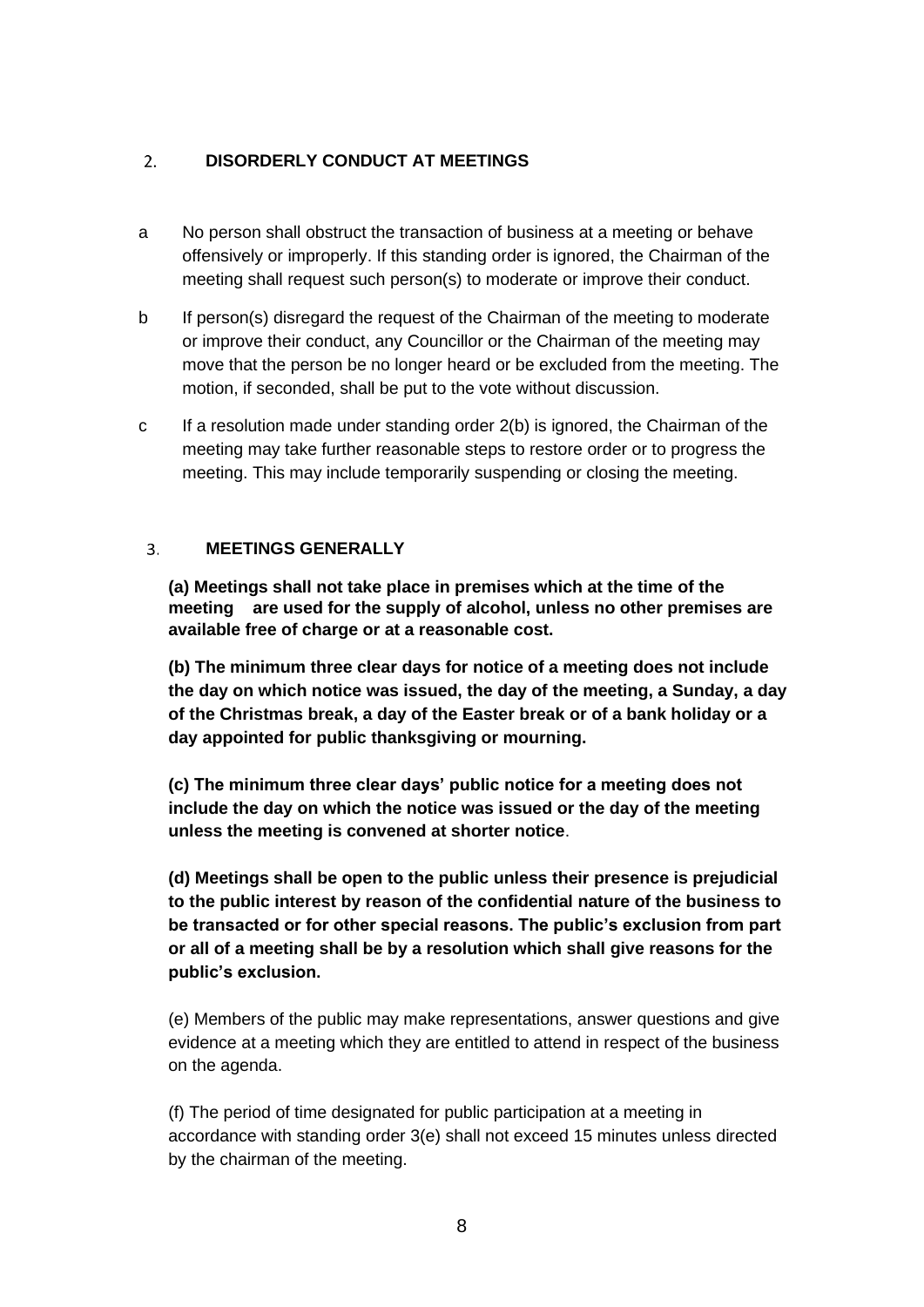(g) Subject to standing order 3(f), a member of the public shall not speak for more than three minutes.

(h) In accordance with standing order 3(e), a question shall not require a response at the meeting nor start a debate on the question. The chairman of the meeting may direct that a written or oral response be given.

(i) A person shall raise their hand when requesting to speak and stand when speaking (except when a person has a disability or is likely to suffer discomfort)]. The chairman of the meeting may at any time permit a person to be seated when speaking.

(j) A person who speaks at a meeting shall direct their comments to the chairman of the meeting.

(k) Only one person is permitted to speak at a time. If more than one person wants to speak, the chairman of the meeting shall direct the order of speaking.

**(l) Subject to standing order 3(m), a person who attends a meeting is permitted to report on the meeting whilst the meeting is open to the public. To "report" means to film, photograph, make an audio recording of meeting proceedings, use any other means for enabling persons not present to see or hear the meeting as it takes place or later or to report or to provide oral or written commentary about the meeting so that the report or commentary is available as the meeting takes place or later to persons not present.**

**(m) A person present at a meeting may not provide an oral report or oral commentary about a meeting as it takes place without permission.** 

**(n) The press shall be provided with reasonable facilities for the taking of their report of all or part of a meeting at which they are entitled to be present.** 

**(o) Subject to standing orders which indicate otherwise, anything authorised or required to be done by, to or before the Chairman of the Council may in their absence be done by, to or before the Vice-Chairman of the Council (if there is one).** 

**(p) The Chairman of the Council, if present, shall preside at a meeting. If the Chairman is absent from a meeting, the Vice-Chairman of the Council (if there is one) if present, shall preside. If both the Chairman and the Vice-Chairman are absent from a meeting, a councillor as chosen by the councillors present at the meeting shall preside at the meeting.** 

**(q) Subject to a meeting being quorate, all questions at a meeting shall be decided by a majority of the councillors and non-councillors with voting rights present and voting.** 

**(r) The chairman of a meeting may give an original vote on any matter put to the vote, and in the case of an equality of votes may exercise their casting vote whether or not they gave an original vote.**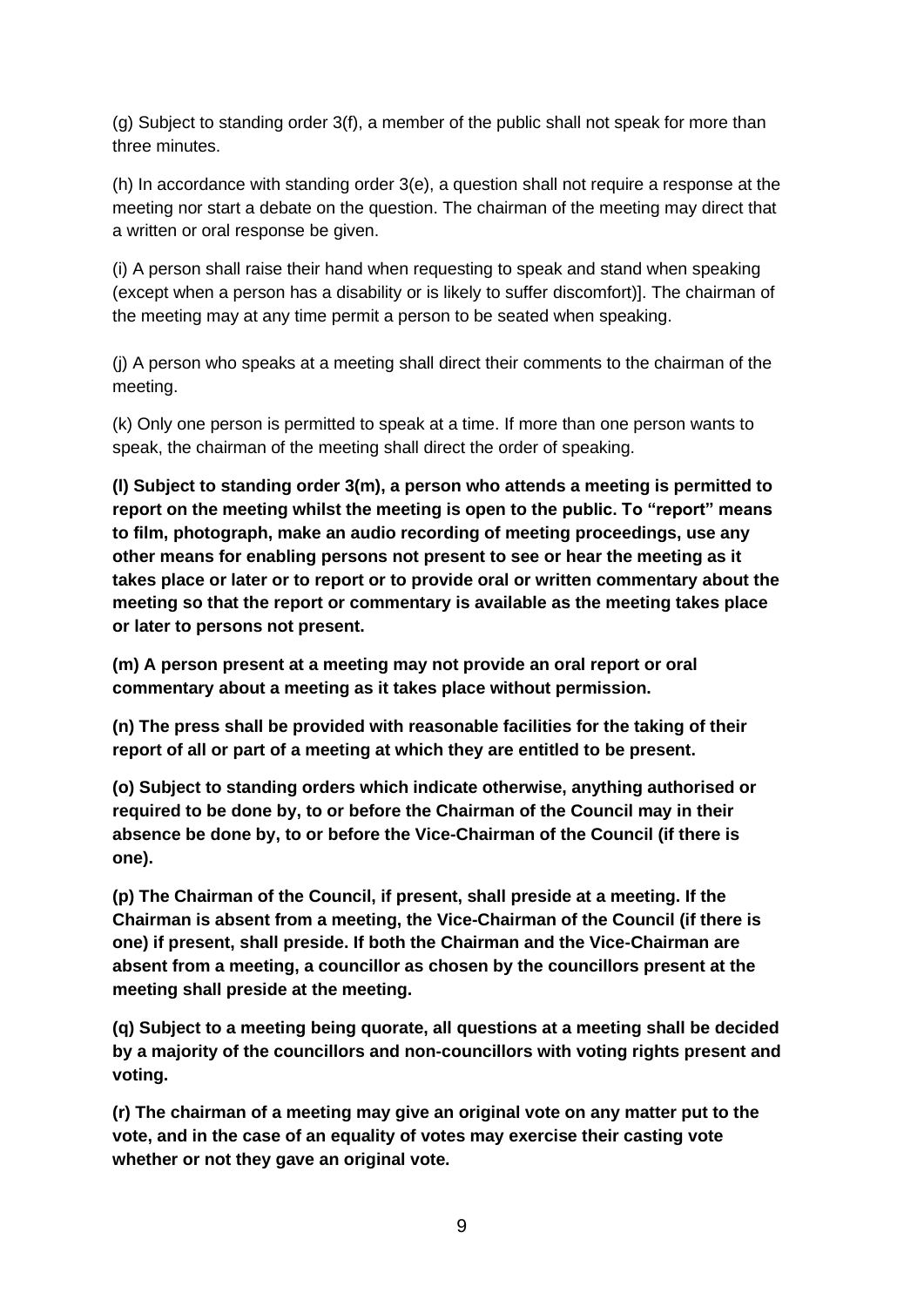*See standing orders 5(h) and (i) for the different rules that apply in the election of the Chairman of the Council at the annual meeting of the Council.*

**(s) Unless standing orders provide otherwise, voting on a question shall be by a show of hands. At the request of a councillor, the voting on any question shall be recorded so as to show whether each councillor present and voting gave their vote for or against that question.** Such a request shall be made before moving on to the next item of business on the agenda.

(t) The minutes of a meeting shall include an accurate record of the following:

- i. the time and place of the meeting
- ii. the names of councillors who are present and the names of councillors who are absent
- iii. interests that have been declared by councillors and non-councillors with voting rights
- iv. the grant of dispensations (if any) to councillors and non-councillors with voting rights
- v. whether a councillor or non-councillor with voting rights left the meeting when matters that they held interests in were being considered; vi. if there was a public participation session; and
- vii. the resolutions made

**(u) A councillor or a non-councillor with voting rights who has a disclosable pecuniary interest or another interest as set out in the Council's code of conduct in a matter being considered at a meeting is subject to statutory limitations or restrictions under the code on their right to participate and vote on that matter.** 

**(v) No business may be transacted at a meeting unless at least one-third of the whole number of members of the Council are present and in no case shall the quorum of a meeting be less than three.** 

*See standing order 4d(viii) for the quorum of a committee or sub-committee meeting.*

**(w) If a meeting is or becomes inquorate no business shall be transacted** and the meeting shall be closed. The business on the agenda for the meeting shall be adjourned to another meeting.

(x) A meeting shall not exceed a period of two hours.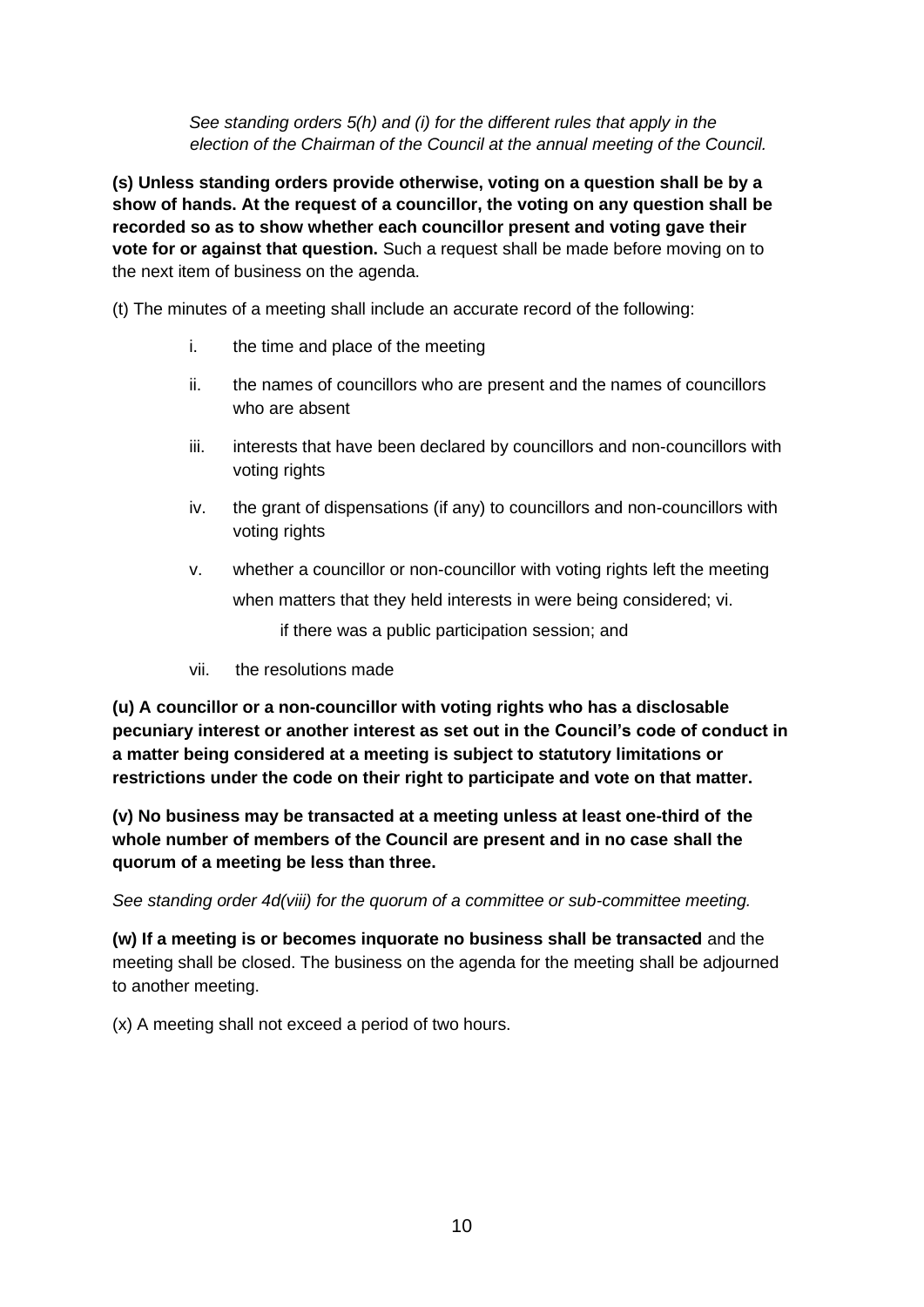#### $\overline{4}$ . **COMMITTEES AND SUB-COMMITTEES**

- a **Unless the Council determines otherwise, a committee may appoint a sub-committee whose terms of reference and members shall be determined by the committee.**
- b **The members of a committee may include non-councillors unless it is a committee which regulates and controls the finances of the Council.**
- c **Unless the Council determines otherwise, all the members of an advisory committee and a sub-committee of the advisory committee may be noncouncillors.**
- d The Council may appoint standing committees or other committees as may be necessary, and:
	- i. shall determine their terms of reference
	- ii. shall determine the number and time of the ordinary meetings of a standing committee up until the date of the next annual meeting of the Council
	- iii. shall permit a committee, other than in respect of the ordinary meetings of a committee, to determine the number and time of its meetings
	- iv. shall, subject to standing orders 4(b) and (c), appoint and determine the terms of office of members of such a committee
	- v. may, subject to standing orders 4(b) and (c), appoint and determine the terms of office of the substitute members to a committee whose role is to replace the ordinary members at a meeting of a committee if the ordinary members of the committee confirm to the Proper Officer three days before the meeting that they are unable to attend
	- vi. shall, after it has appointed the members of a standing committee, appoint the Chairman of the standing committee
	- vii. shall permit a committee other than a standing committee, to appoint its own Chairman at the first meeting of the committee
	- viii. shall determine the place, notice requirements and quorum for a meeting of a committee and a sub-committee which, in both cases, shall be no less than three
	- ix. shall determine if the public may participate at a meeting of a committee
	- x. shall determine if the public and press are permitted to attend the meetings of a sub-committee and also the advance public notice requirements, if any, required for the meetings of a sub-committee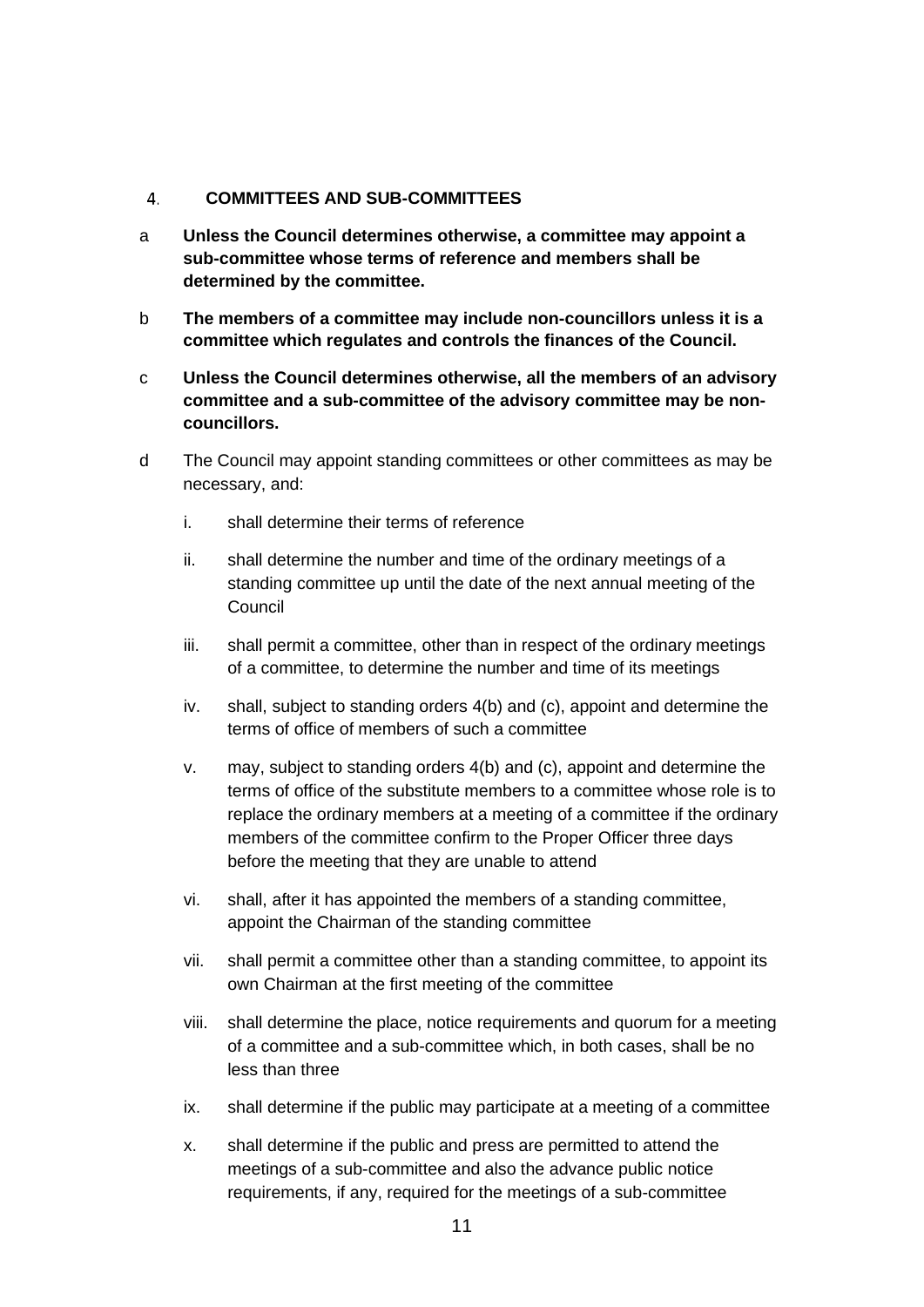- xi. shall determine if the public may participate at a meeting of a subcommittee that they are permitted to attend; and
- xii. may dissolve a committee or a sub-committee.

#### 5. **ORDINARY COUNCIL MEETINGS**

- a **In an election year, the annual meeting of the Council shall be held on or within 14 days following the day on which the councillors elected take office.**
- b **In a year which is not an election year, the annual meeting of the Council shall be held on such day in May as the Council decides.**
- c **If no other time is fixed, the annual meeting of the Council shall take place at 6pm.**
- d **In addition to the annual meeting of the Council, at least three other ordinary meetings shall be held in each year on such dates and times as the Council decides.**
- e **The first business conducted at the annual meeting of the Council shall be the election of the Chairman and Vice-Chairman (if there is one) of the Council.**
- f **The Chairman of the Council, unless they have resigned or becomes disqualified, shall continue in office and preside at the annual meeting until their successor is elected at the next annual meeting of the Council.**
- g **The Vice-Chairman of the Council, if there is one, unless they resign or becomes disqualified, shall hold office until immediately after the election of the Chairman of the Council at the next annual meeting of the Council.**
- h **In an election year, if the current Chairman of the Council has not been reelected as a member of the Council, they shall preside at the annual meeting until a successor Chairman of the Council has been elected. The current Chairman of the Council shall not have an original vote in respect of the election of the new Chairman of the Council but shall give a casting vote in the case of an equality of votes.**
- i In an election year, if the current Chairman of the Council has been re**elected as a member of the Council, they shall preside at the annual meeting until a new Chairman of the Council has been elected. They may exercise an original vote in respect of the election of the new Chairman of the Council and shall give a casting vote in the case of an equality of votes.**
- j Following the election of the Chairman of the Council and Vice-Chairman (if there is one) of the Council at the annual meeting, the business shall include: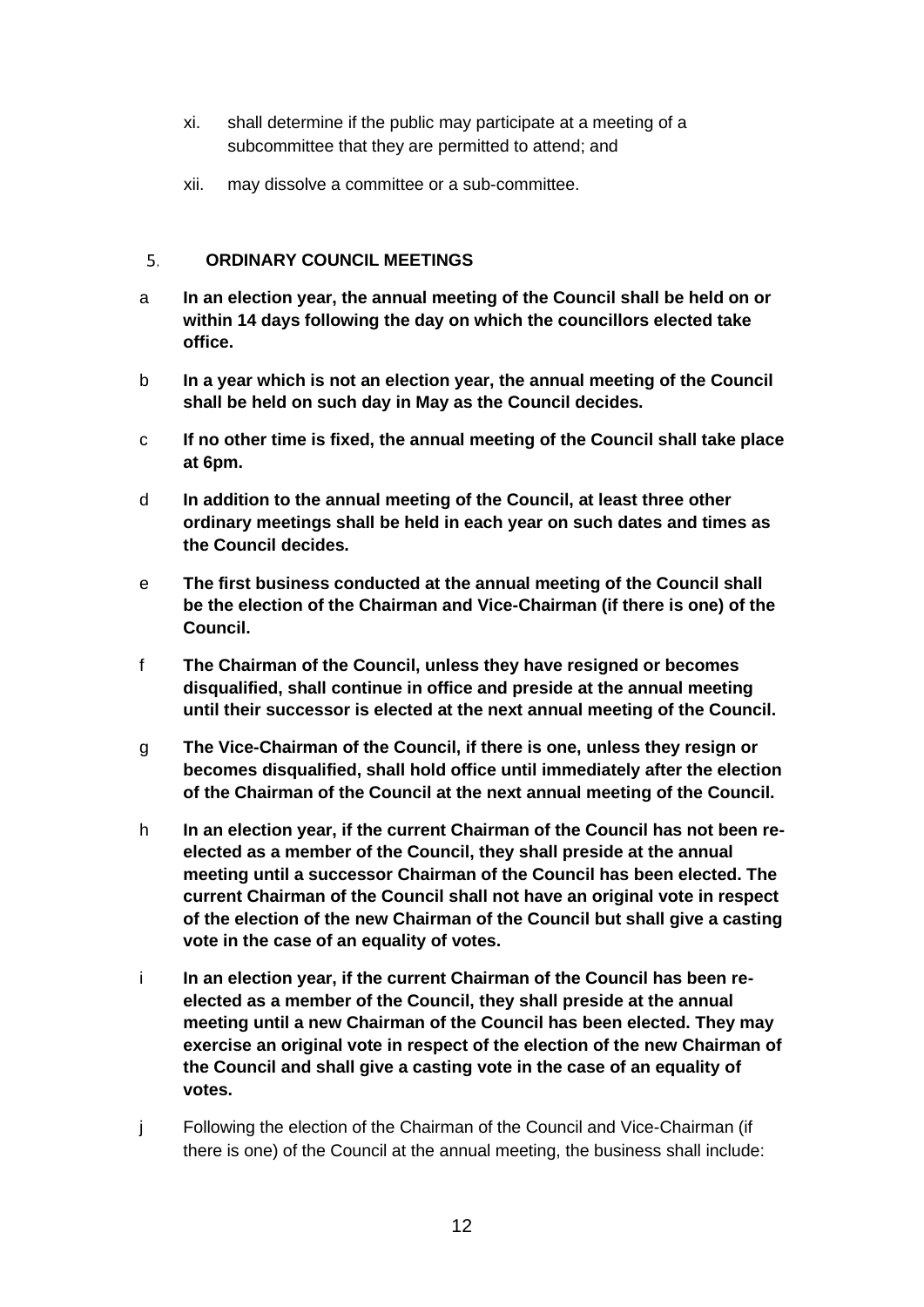- i. **In an election year, delivery by the Chairman of the Council and Councillors of their acceptance of office forms unless the Council resolves for this to be done at a later date. In a year which is not an election year, delivery by the Chairman of the Council of their acceptance of office form unless the Council resolves for this to be done at a later date**
- ii. Confirmation of the accuracy of the minutes of the last meeting of the **Council**
- iii. Receipt of the minutes of the last meeting of a committee
- iv. Consideration of the recommendations made by a committee
- v. Review of delegation arrangements to committees, subcommittees, staff and other local authorities (see Annex A)
- vi. Review of the terms of reference for committees
- vii. Appointment of members to existing committees
- viii. Appointment of any new committees in accordance with standing order 4
- ix. Review and adoption of appropriate standing orders and financial regulations
- x. Review of arrangements (including legal agreements) with other local authorities, not-for-profit bodies and businesses
- xi. Review of representation on or work with external bodies and arrangements for reporting back
- xii. In an election year, to make arrangements with a view to the Council becoming eligible to exercise the general power of competence in the future
- xiii. Review of inventory of land and other assets including buildings and office equipment
- xiv. Confirmation of arrangements for insurance cover in respect of all insurable risks
- xv. Review of the Council's and/or staff subscriptions to other bodies
- xvi. Review of the Council's complaints procedure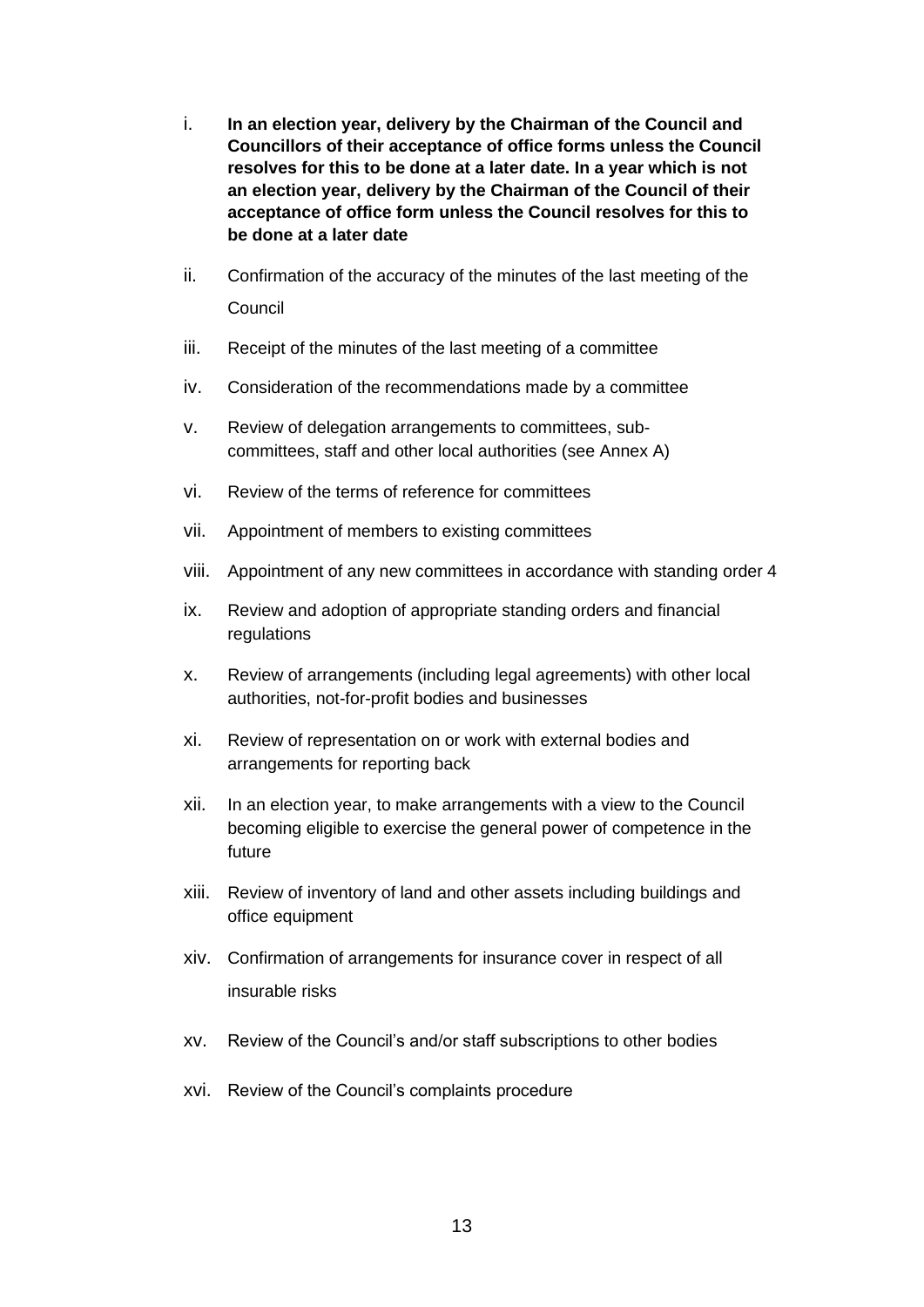- xvii. Review of the Council's policies, procedures and practices in respect of its obligations under freedom of information and data protection legislation (*see also standing orders 11, 20 and 21*)
- xviii. Review of the Council's policy for dealing with the press/media
- xix. Review of the Council's employment policies and procedures
- xx. Review of the Council's expenditure incurred under s.137 of the Local Government Act 1972 or the general power of competence.
- k Annex B details the legislation and procedures if remote/virtual meetings are needed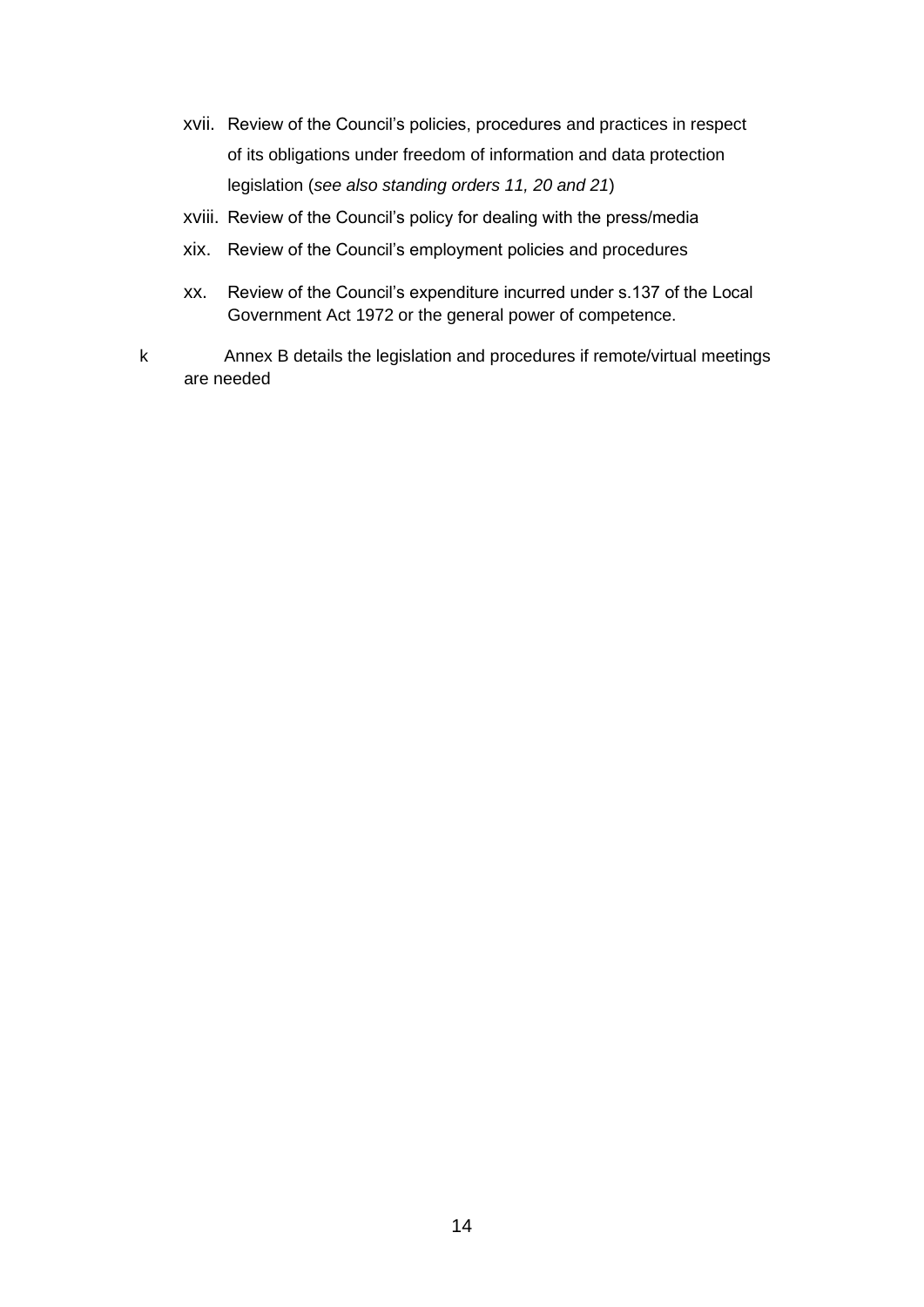## 6. **EXTRAORDINARY MEETINGS OF THE COUNCIL, COMMITTEES AND SUB-COMMITTEES**

- a **The Chairman of the Council may convene an extraordinary meeting of the Council at any time.**
- b **If the Chairman of the Council does not call an extraordinary meeting of the Council within seven days of having been requested in writing to do so by two Councillors, any two Councillors may convene an extraordinary meeting of the Council. The public notice giving the time, place and agenda for such a meeting shall be signed by the two councillors.**
- c The chairman of a committee [or a sub-committee] may convene an extraordinary meeting of the committee [or the sub-committee] at any time.

d If the chairman of a committee [or a sub-committee] does not call an extraordinary meeting within seven days of having been requested to do so by two members of the committee [or the sub-committee], any two members of the committee [or the sub-committee] may convene an extraordinary meeting of the committee [or a sub-committee].

#### $7.$ **PREVIOUS RESOLUTIONS**

- a A resolution shall not be reversed within six months except either by a special motion, which requires written notice by at least two councillors to be given to the Proper Officer in accordance with standing order 9, or by a motion moved in pursuance of the recommendation of a committee or a sub-committee.
- b When a motion moved pursuant to standing order 7(a) has been disposed of, no similar motion may be moved for a further six months.

#### **VOTING ON APPOINTMENTS**  8.

a Where more than two persons have been nominated for a position to be filled by the Council and none of those persons has received an absolute majority of votes in their favour, the name of the person having the least number of votes shall be struck off the list and a fresh vote taken. This process shall continue until a majority of votes is given in favour of one person. A tie in votes may be settled by the casting vote exercisable by the chairman of the meeting.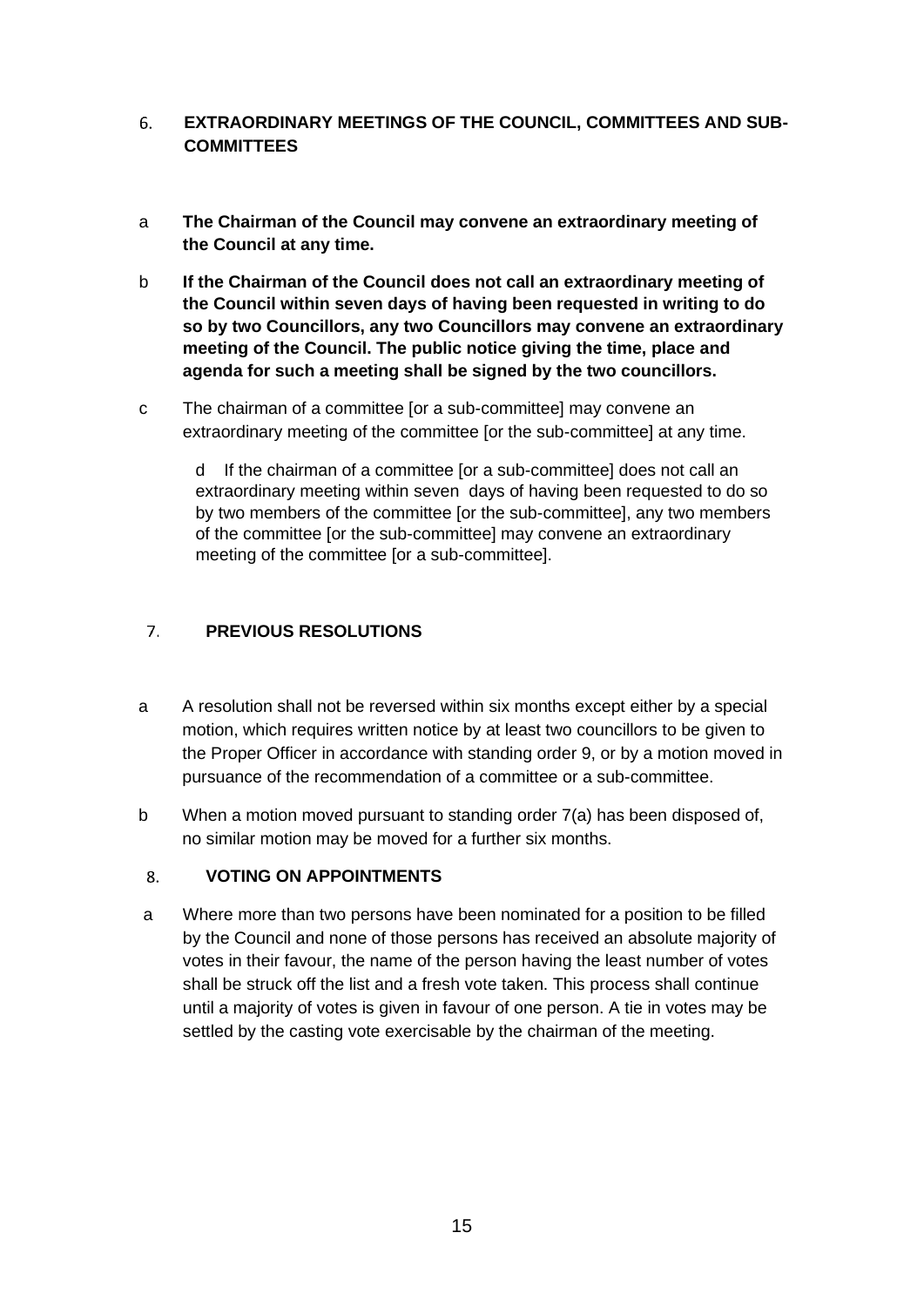## **MOTIONS FOR A MEETING THAT REQUIRE WRITTEN NOTICE TO BE**  9. **GIVEN TO THE PROPER OFFICER**

- a A motion shall relate to the responsibilities of the meeting for which it is tabled and in any event shall relate to the performance of the Council's statutory functions, powers and obligations or an issue which specifically affects the Council's area or its residents.
- b No motion may be moved at a meeting unless it is on the agenda and the mover has given written notice of its wording to the Proper Officer at least seven clear days before the meeting. Clear days do not include the day of the notice or the day of the meeting.
- c The Proper Officer may, before including a motion on the agenda received in accordance with standing order 9(b), correct obvious grammatical or typographical errors in the wording of the motion.
- d If the Proper Officer considers the wording of a motion received in accordance with standing order 9(b) is not clear in meaning, the motion shall be rejected until the mover of the motion resubmits it, so that it can be understood, in writing, to the Proper Officer at least seven clear days before the meeting.
- e If the wording or subject of a proposed motion is considered improper, the Proper Officer shall consult with the chairman of the forthcoming meeting or, as the case may be, the councillors who have convened the meeting, to consider whether the motion shall be included in the agenda or rejected.
- f The decision of the Proper Officer as to whether or not to include the motion on the agenda shall be final.
- g Motions received shall be recorded and numbered in the order that they are received.
- h Motions rejected shall be recorded with an explanation by the Proper Officer of the reason for rejection.

#### $10.$ **MOTIONS AT A MEETING THAT DO NOT REQUIRE WRITTEN NOTICE**

- a The following motions may be moved at a meeting without written notice to the Proper Officer:
	- i. to correct an inaccuracy in the draft minutes of a meeting
	- ii. to move to a vote
	- iii. to defer consideration of a motion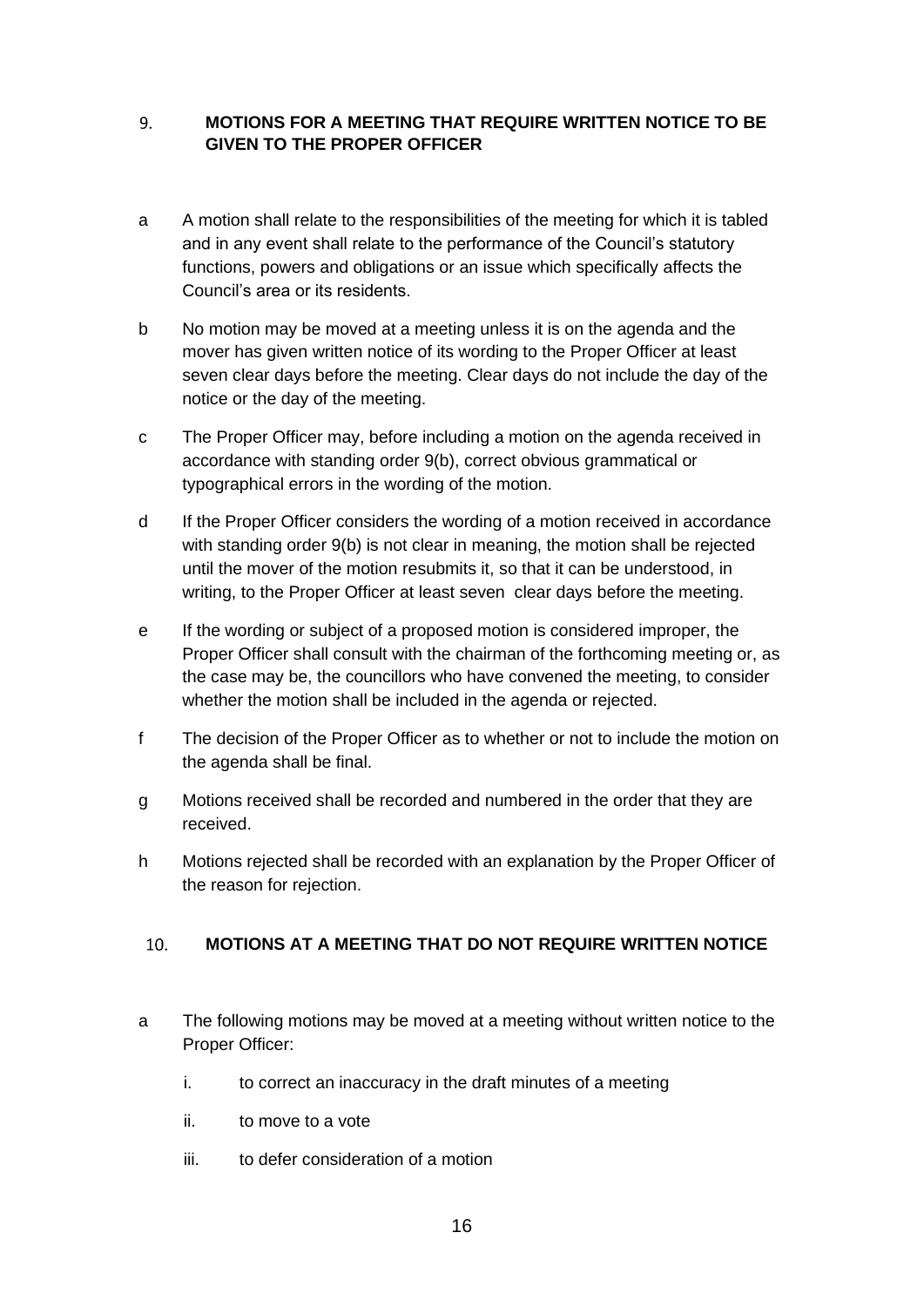- iv. to refer a motion to a particular committee or subcommittee
- v. to appoint a person to preside at a meeting
- vi. to change the order of business on the agenda
- vii. to proceed to the next business on the agenda
- viii. to require a written report
- ix. to appoint a committee or sub-committee and their members
- x. to extend the time limits for speaking
- xi. to exclude the press and public from a meeting in respect of confidential

or other information which is prejudicial to the public interest

- xii. to not hear further from a councillor or a member of the public
- xiii. to exclude a councillor or member of the public for disorderly conduct
- xiv. to temporarily suspend the meeting

xv. to suspend a particular standing order (unless it reflects mandatory statutory or legal requirements); xvi. to adjourn the meeting; or xvii. to close the meeting.

#### $11.$ **MANAGEMENT OF INFORMATION**

*See also standing order 20.* 

- a **The Council shall have in place and keep under review, technical and organisational measures to keep secure information (including personal data) which it holds in paper and electronic form. Such arrangements shall include deciding who has access to personal data and encryption of personal data.**
- b **The Council shall have in place, and keep under review, policies for the retention and safe destruction of all information (including personal data) which it holds in paper and electronic form. The Council's retention policy shall confirm the period for which information (including personal data) shall be retained or if this is not possible the criteria used to determine that period (e.g. the Limitation Act 1980).**
- c **The agenda, papers that support the agenda and the minutes of a meeting shall not disclose or otherwise undermine confidential information or personal data without legal justification.**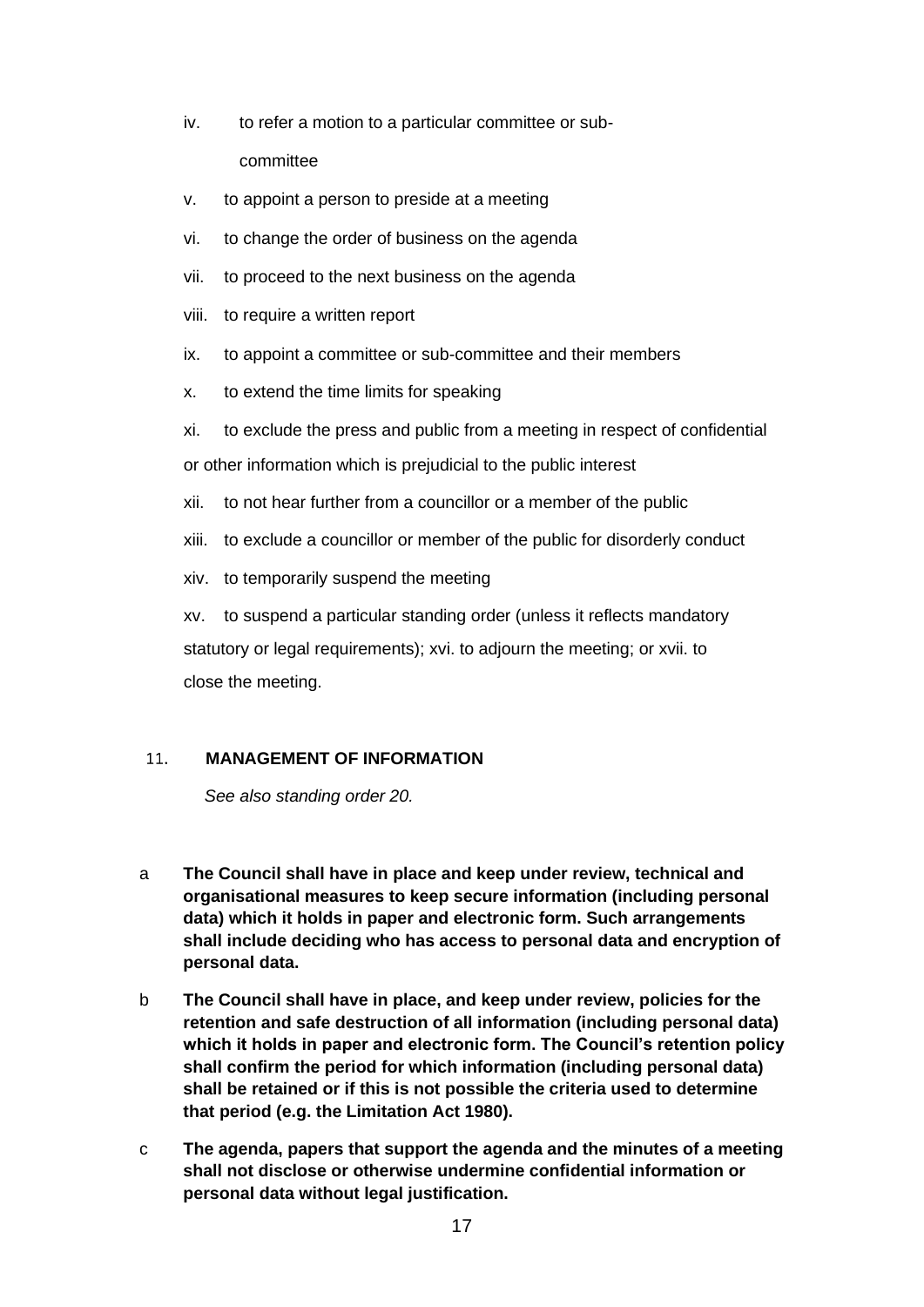d **Councillors, staff, the Council's contractors and agents shall not disclose confidential information or personal data without legal justification.** 

#### 12. **DRAFT MINUTES**

- a If the draft minutes of a preceding meeting have been served on Councillors with the agenda to attend the meeting at which they are due to be approved for accuracy, they shall be taken as read.
- b There shall be no discussion about the draft minutes of a preceding meeting except in relation to their accuracy. A motion to correct an inaccuracy in the draft minutes shall be moved in accordance with standing order 10(a)(i).
- c The accuracy of draft minutes, including any amendment(s) made to them, shall be confirmed by resolution and shall be signed by the chairman of the meeting and stand as an accurate record of the meeting to which the minutes relate.
- d If the Chairman of the meeting does not consider the minutes to be an accurate record of the meeting to which they relate, the Chairman shall sign the minutes and include a paragraph in the following terms or to the same effect:

"The Chairman of this meeting does not believe that the minutes of the meeting of the Worth Parish Council held on [date] in respect of ( ) were a correct record but their view was not upheld by the meeting and the minutes are confirmed as an accurate record of the proceedings."

**(e ) If the Council's gross annual income or expenditure (whichever is higher) does not exceed £25,000, it shall publish draft minutes on a website which is publicly accessible and free of charge not later than one month after the meeting has taken place.**

(f) Subject to the publication of draft minutes in accordance with standing order 12(e) and standing order 20(a) and following a resolution which confirms the accuracy of the minutes of a meeting, the draft minutes or recordings of the meeting for which approved minutes exist shall be destroyed.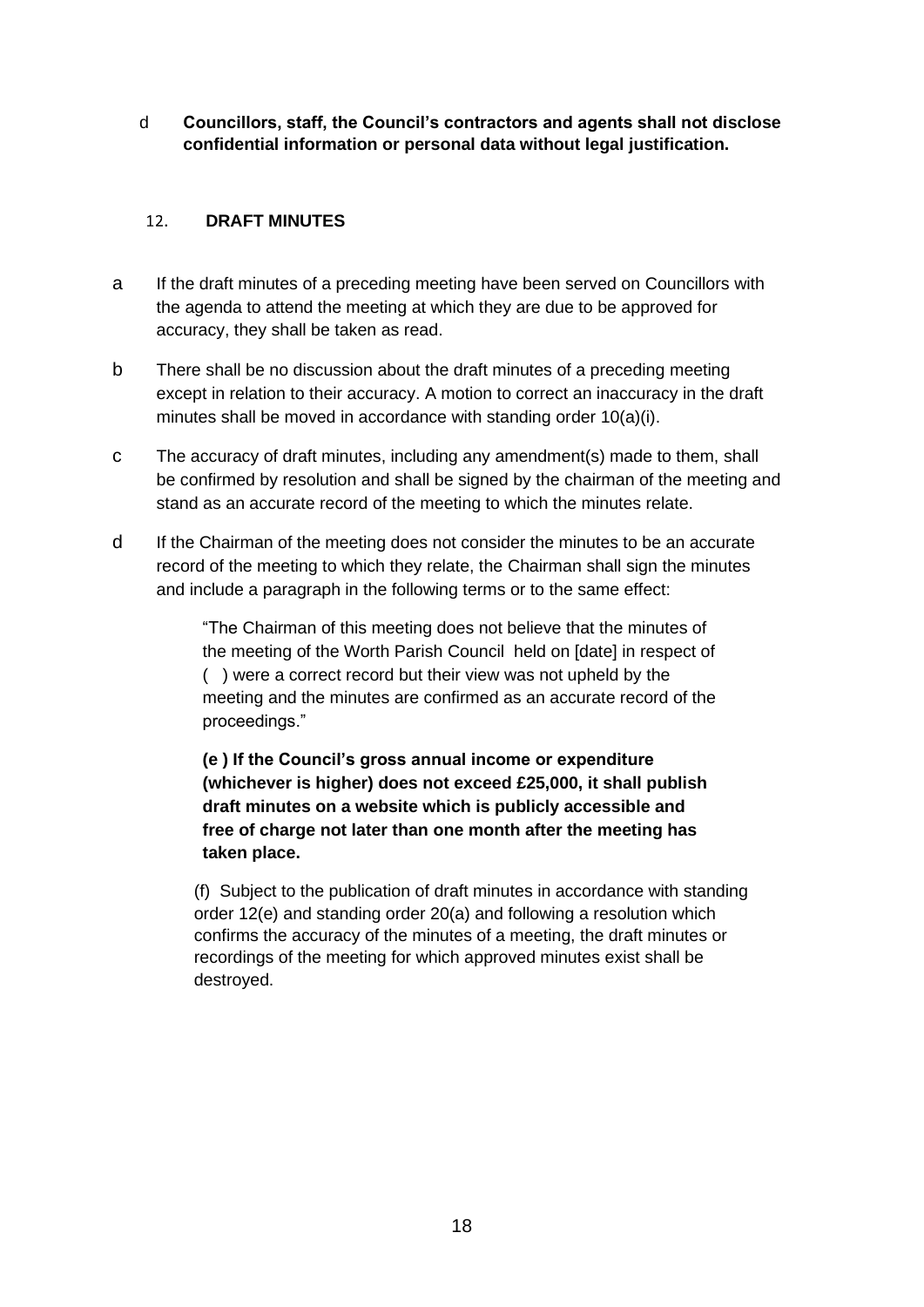#### $13.$ **CODE OF CONDUCT AND DISPENSATIONS**

*See also standing order 3(u).* 

- a All Councillors and non-councillors with voting rights shall observe the code of conduct adopted by the Council.
- b Unless they have been granted a dispensation, a Councillor or non-councillor with voting rights shall withdraw from a meeting when it is considering a matter in which they have a disclosable pecuniary interest. They may return to the meeting after it has considered the matter in which they had the interest.
- c Unless they have been granted a dispensation, a Councillor or non-councillor with voting rights shall withdraw from a meeting when it is considering a matter in which they have another interest if so required by the Council's Code of Conduct. They may return to the meeting after it has considered the matter in which they had the interest.
- d Dispensation requests shall be in writing and submitted to the Proper Officer as soon as possible before the meeting, or failing that, at the start of the meeting for which the dispensation is required.
- e A decision as to whether to grant a dispensation shall be made by a meeting of the Council, or committee or sub-committee for which the dispensation is required and that decision is final.
- f A dispensation request shall confirm:
	- i. the description and the nature of the disclosable pecuniary interest or other interest to which the request for the dispensation relates
	- ii. whether the dispensation is required to participate at a meeting in a discussion only or a discussion and a vote
	- iii. the date of the meeting or the period (not exceeding four years) for which the dispensation is sought; and
	- iv. an explanation as to why the dispensation is sought.
- g Subject to standing orders 13(d) and (f), a dispensation request shall be considered at the start of the meeting/Council for which the dispensation is required.
- h **A dispensation may be granted in accordance with standing order 13(e) if having regard to all relevant circumstances any of the following apply:** 
	- **i. without the dispensation the number of persons prohibited from participating in the particular business would be so great a proportion of the meeting transacting the business as to impede the transaction of the business**
	- **ii. granting the dispensation is in the interests of persons living in the**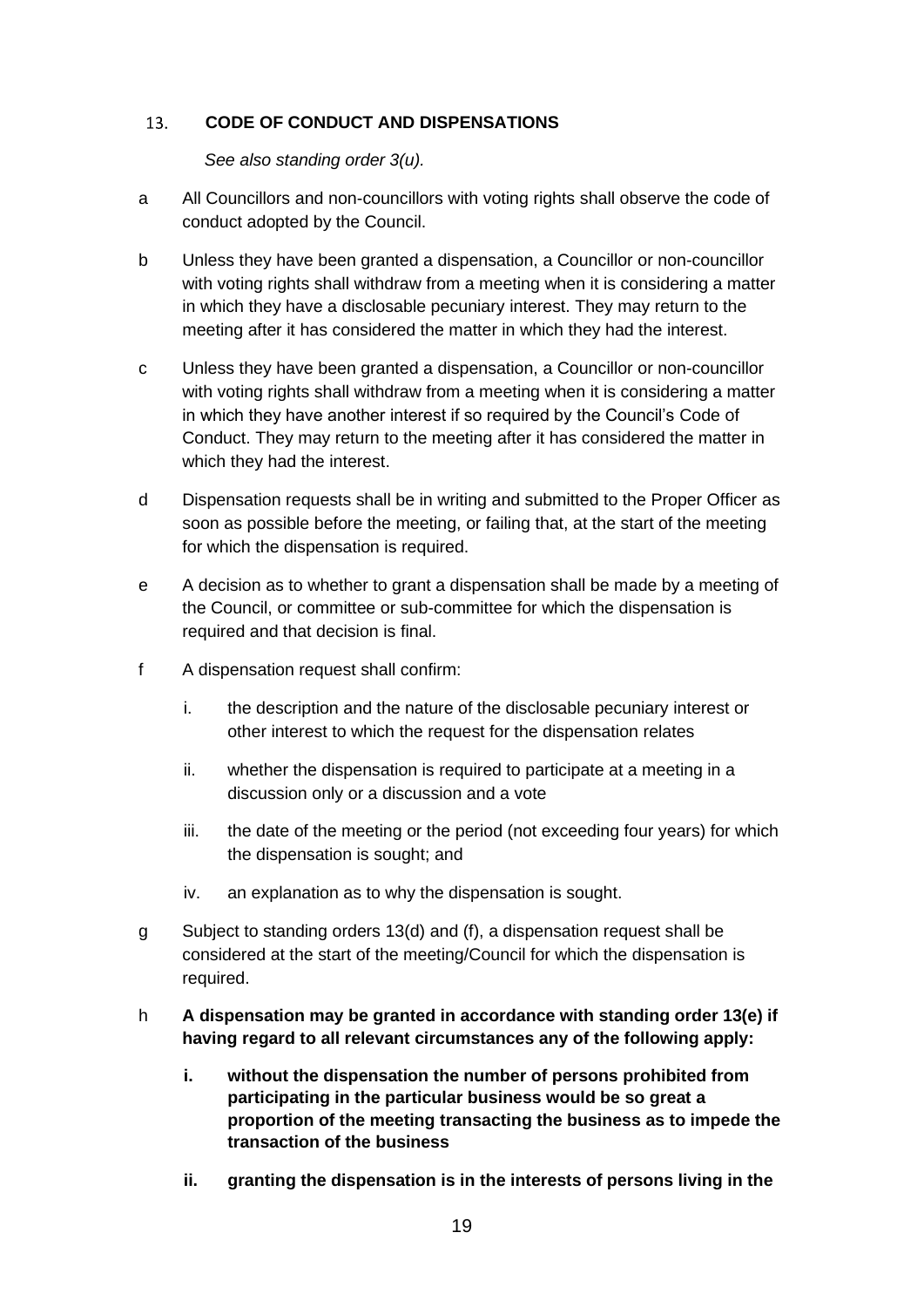**Council's area or** 

**iii. it is otherwise appropriate to grant a**

**dispensation.**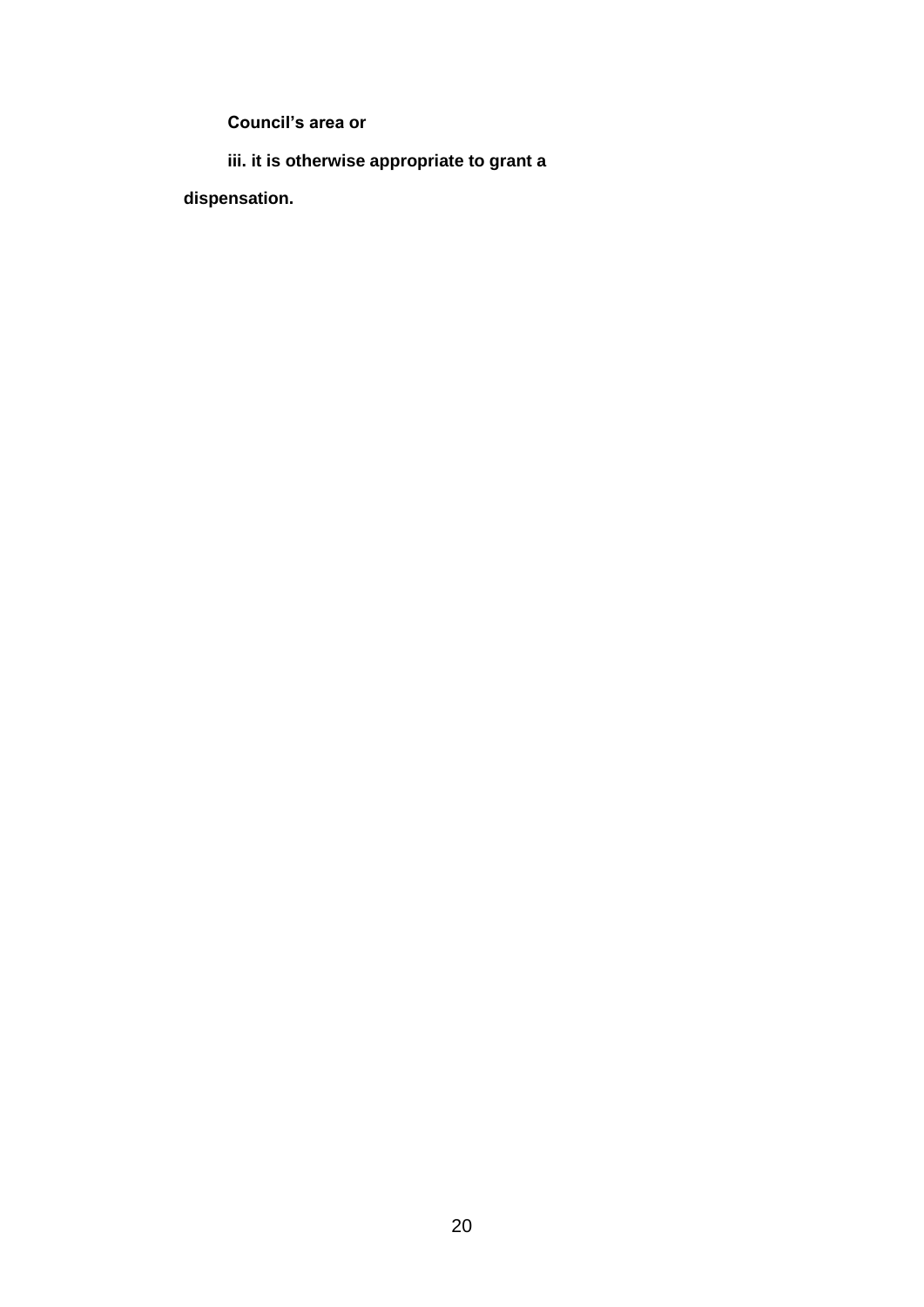#### 14. **CODE OF CONDUCT COMPLAINTS**

- a Upon notification by the District or Unitary Council that it is dealing with a complaint that a Councillor or non-councillor with voting rights has breached the Council's code of conduct, the Proper Officer shall, subject to standing order 11, report this to the Council.
- b Where the notification in Standing Order 14(a) relates to a complaint made by the Proper Officer, the Proper Officer shall notify the Chairman of Council of this fact, and the Chairman shall nominate another staff member to assume the duties of the Proper Officer in relation to the complaint until it has been determined and the Council has agreed what action, if any, to take in accordance with standing order 14(d).
- c The Council may:
	- i. provide information or evidence where such disclosure is necessary to investigate the complaint or is a legal requirement
	- ii. seek information relevant to the complaint from the person or body with statutory responsibility for investigation of the matter
- d **Upon notification by the District or Unitary Council that a councillor or non-councillor with voting rights has breached the Council's code of conduct, the Council shall consider what, if any, action to take against him. Such action excludes disqualification or suspension from office.**

#### **PROPER OFFICER**   $15.$

- a The Proper Officer shall be either (i) the Clerk or (ii) other staff member(s) nominated by the Council to undertake the work of the Proper Officer when the Proper Officer is absent.
- b The Proper Officer shall:
	- i. **at least three clear days before a meeting of the council, a committee** or a sub-committee**,**
		- **serve on councillors by delivery or post at their residences or by email authenticated in such manner as the Proper Officer thinks fit, a signed summons confirming the time, place and the agenda (provided the Councillor has consented to service by email), and**
		- **provide, in a conspicuous place, public notice of the time, place and agenda (provided that the public notice with agenda of an extraordinary meeting of the Council convened by councillors is signed by them).**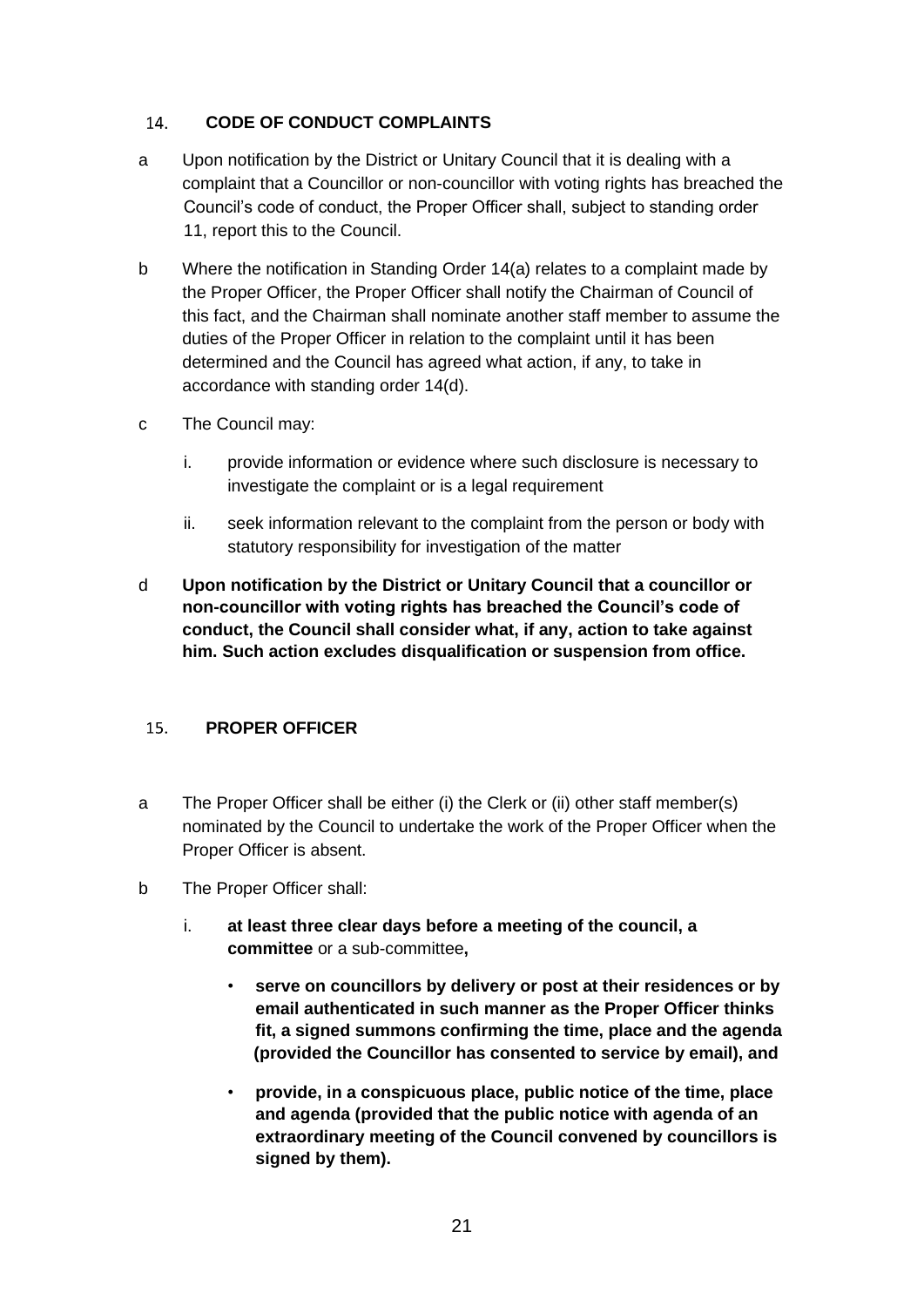*See standing order 3(b) for the meaning of clear days for a meeting of a full council and standing order 3(c) for the meaning of clear days for a meeting of a committee* 

- ii. subject to standing order 9, include on the agenda all motions in the order received unless a Councillor has given written notice at least three days before the meeting confirming their withdrawal of it
- iii. **convene a meeting of the Council for the election of a new Chairman of the Council, occasioned by a casual vacancy in their office**
- iv. **facilitate inspection of the minute book by local government electors**
- v. **receive and retain copies of byelaws made by other local authorities**
- vi. hold acceptance of office forms from Councillors
- vii. hold a copy of every councillor's register of interests
- viii. assist with responding to requests made under freedom of information legislation and rights exercisable under data protection legislation, in accordance with the Council's relevant policies and procedures
- ix. liaise, as appropriate, with the Council's Data Protection Officer
- x. receive and send general correspondence and notices on behalf of the Council except where there is a resolution to the contrary
- xi. assist in the organisation of, storage of, access to, security of and destruction of information held by the Council in paper and electronic form subject to the requirements of data protection and freedom of information legislation and other legitimate requirements (e.g. the Limitation Act 1980)
- xii. arrange for legal deeds to be executed

(*see also standing order 23)*

- xiii. arrange or manage the prompt authorisation, approval, and instruction regarding any payments to be made by the Council in accordance with its financial regulations
- xiv. record every planning application notified to the Council and the Council's response to the local planning authority in a book for such purpose
- xv. refer a planning application received by the Council to the Chairman or in their absence the Vice-Chairman of the Council within two working days of receipt to facilitate an extraordinary meeting if the nature of a planning application requires consideration before the next ordinary meeting of the Council. Or the Proper Officer may request from the District Council an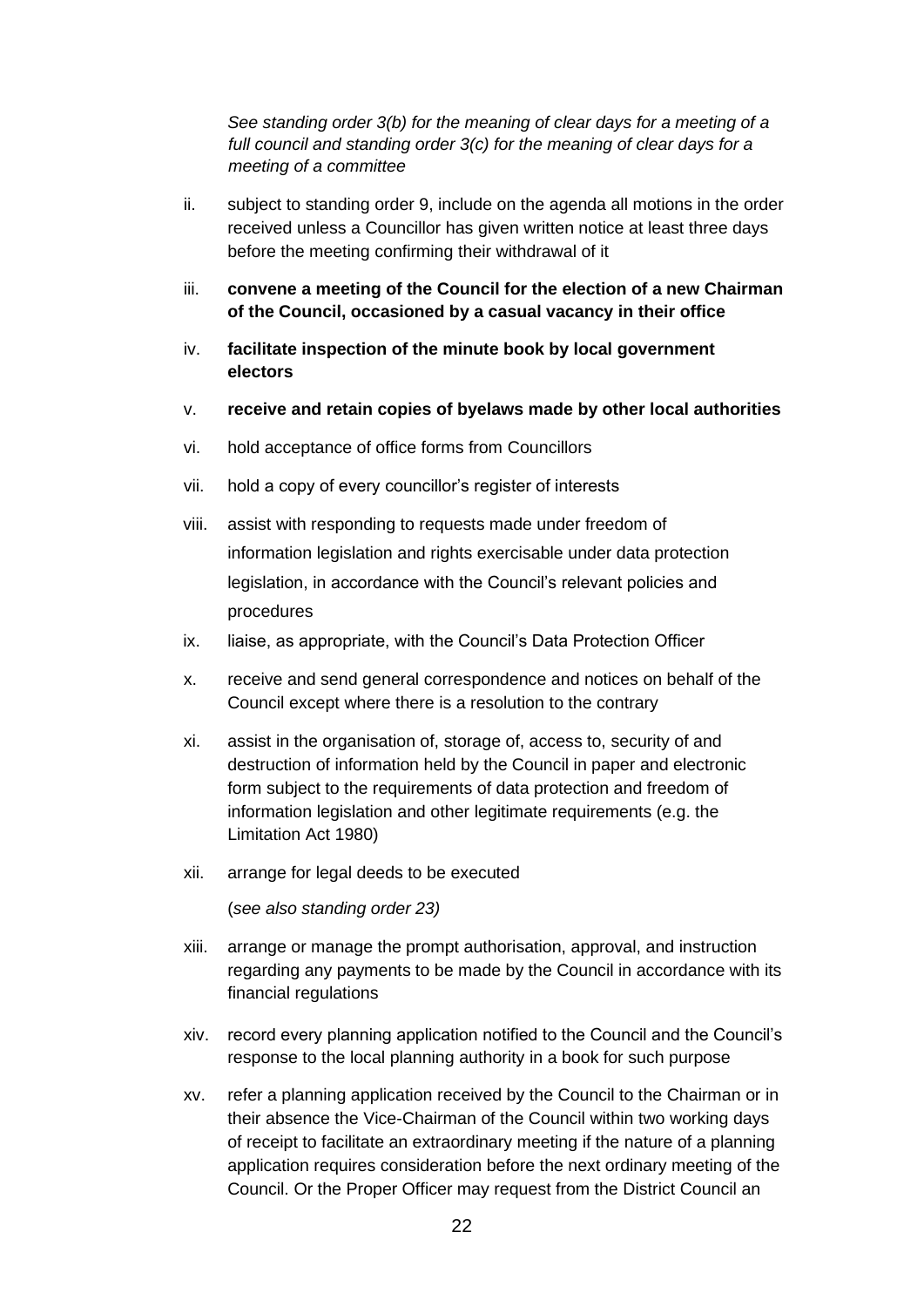extension of the time limit in order that Worth Parish Council may consider the planning application at its next scheduled meeting

- xvi. manage access to information about the Council via the publication scheme; and
- xvii. retain custody of the seal of the Council (if there is one) which shall not be used without a resolution to that effect.

(s*ee also standing order 23).*

#### $16.$ **RESPONSIBLE FINANCIAL OFFICER**

a The Council shall appoint appropriate staff member(s) to undertake the work of the Responsible Financial Officer when the Responsible Financial Officer is absent.

#### $17.$ **ACCOUNTS AND ACCOUNTING STATEMENTS**

- a "Proper practices" in standing orders refer to the most recent version of "Governance and Accountability for Local Councils – a Practitioners' Guide".
- b All payments by the Council shall be authorised, approved and paid in accordance with the law, proper practices and the Council's financial regulations.
- c The Responsible Financial Officer shall supply to each councillor as soon as practicable after 30 June, 30 September and 31 December in each year a statement to summarise:
	- i. the Council's receipts and payments (or income and expenditure) for each quarter
	- ii. the Council's aggregate receipts and payments (or income and expenditure) for the year to date

iii. the balances held at the end of the quarter being reported and which includes a comparison with the budget for the financial year and highlights any actual or potential overspends.

- d As soon as possible after the financial year end at 31 March, the Responsible Financial Officer shall provide:
	- i. each councillor with a statement summarising the Council's receipts and payments (or income and expenditure) for the last quarter and the year to date for information; and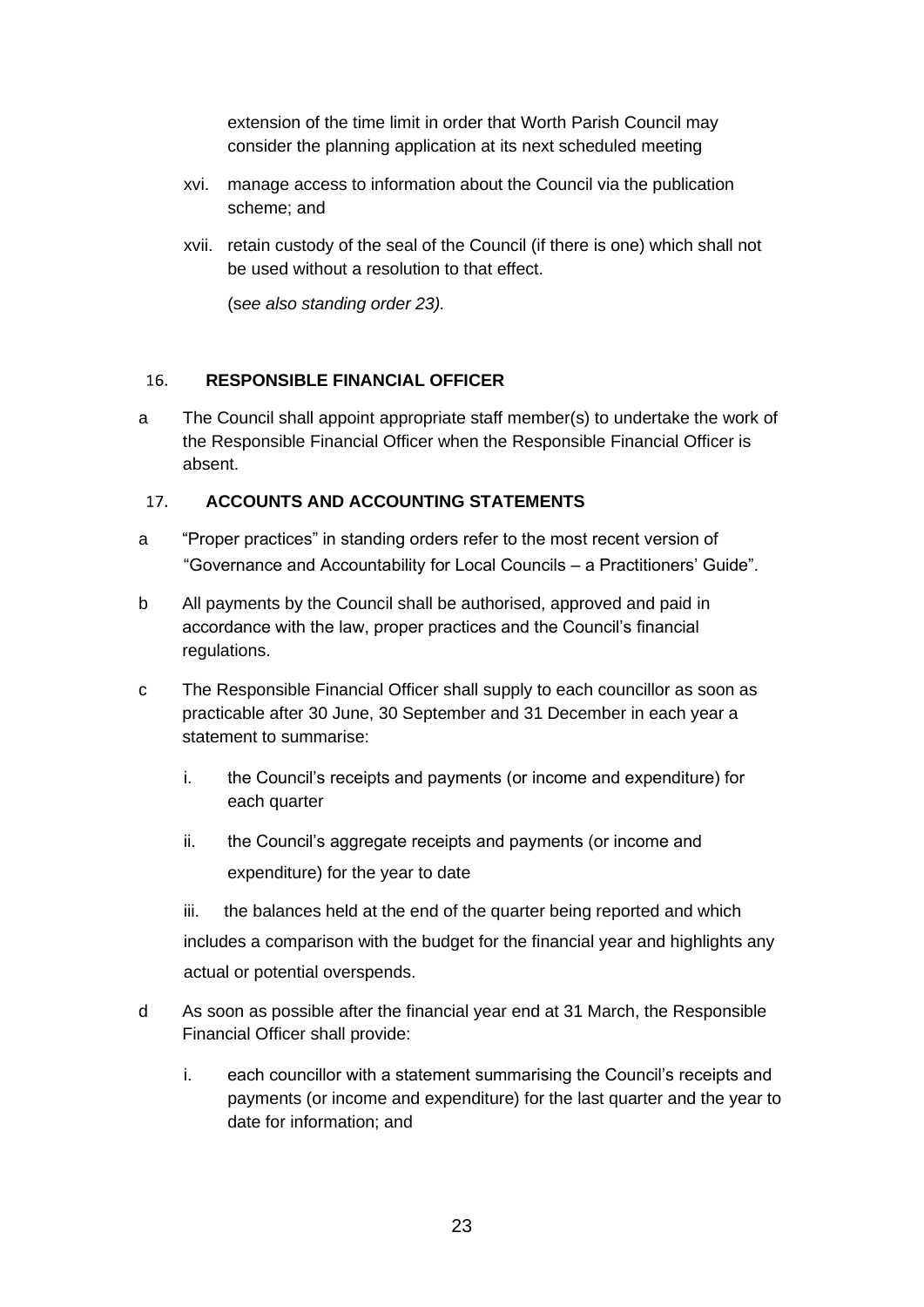- ii. to the Council the accounting statements for the year in the form of Section 2 of the Annual Governance and Accountability Return (AGAR), as required by proper practices, for consideration and approval.
- e The year-end accounting statements shall be prepared in accordance with proper practices and apply the form of accounts determined by the Council (receipts and payments, or income and expenditure) for the year to 31 March. A completed draft annual governance and accountability return shall be presented to all councillors at least 14 days prior to anticipated approval by the Council. The Annual Governance and Accountability Return (AGAR) of the Council, which is subject to external audit, including the Annual Governance Statement, shall be presented to the Council for consideration and formal approval before 30 June.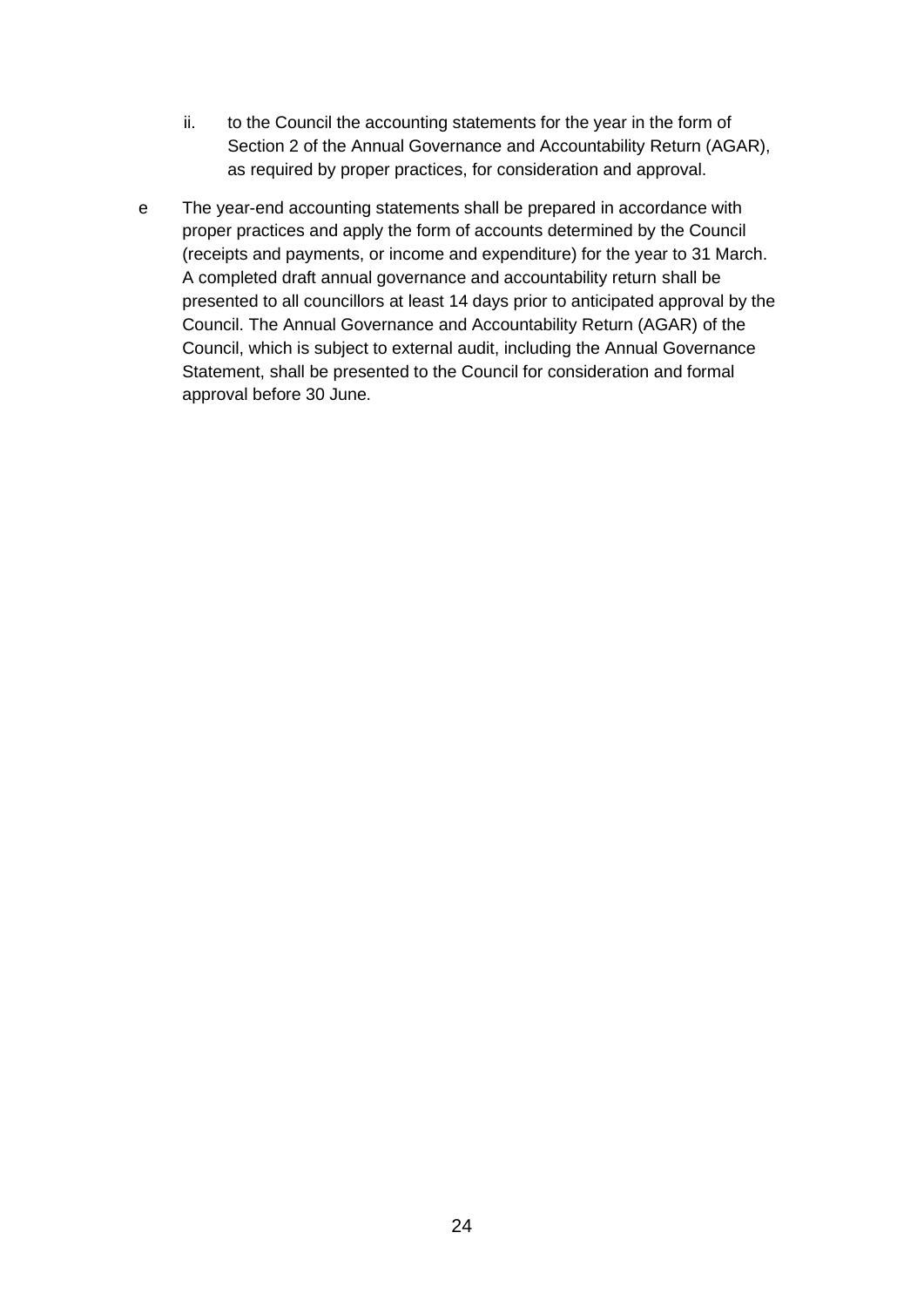#### **FINANCIAL CONTROLS AND PROCUREMENT**  18.

- a. The Council shall consider and approve financial regulations drawn up by the Responsible Financial Officer, which shall include detailed arrangements in respect of the following:
	- i. the keeping of accounting records and systems of internal controls
	- ii. the assessment and management of financial risks faced by the Council
	- iii. the work of the independent internal auditor in accordance with proper practices and the receipt of regular reports from the internal auditor, which shall be required at least annually
	- iv. the inspection and copying by councillors and local electors of the Council's accounts and/or orders of payments; and
	- v. whether contracts with an estimated value below **£25,000** due to special circumstances are exempt from a tendering process or procurement exercise.
- b. Financial regulations shall be reviewed regularly and at least annually for fitness of purpose.
- c. **A public contract regulated by the Public Contracts Regulations 2015 with an estimated value in excess of £25,000 but less than the relevant thresholds in standing order 18(f) is subject to Regulations 109-114 of the Public Contracts Regulations 2015 which include a requirement on the Council to advertise the contract opportunity on the Contracts Finder website regardless of what other means it uses to advertise the opportunity unless it proposes to use an existing list of approved suppliers (framework agreement).**
- d. Subject to additional requirements in the financial regulations of the Council, the tender process for contracts for the supply of goods, materials, services or the execution of works shall include, as a minimum, the following steps:
	- i. a specification for the goods, materials, services or the execution of works shall be drawn up
	- ii. an invitation to tender shall be drawn up to confirm (i) the Council's specification (ii) the time, date and address for the submission of tenders (iii) the date of the Council's written response to the tender and (iv) the prohibition on prospective contractors contacting councillors or staff to encourage or support their tender outside the prescribed process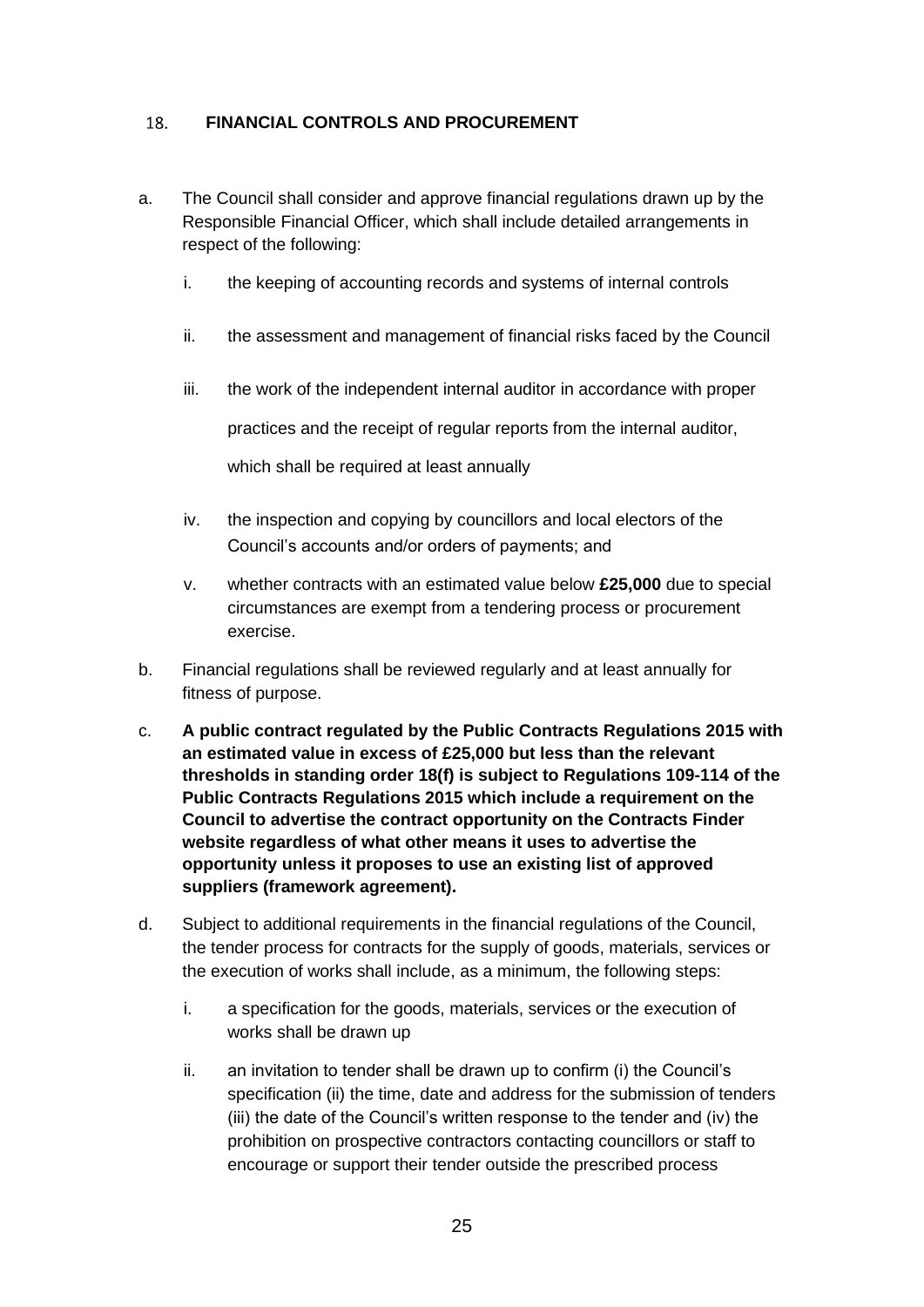- iii. the invitation to tender shall be advertised in a local newspaper and in any other manner that is appropriate
- iv. tenders are to be submitted in writing in a sealed marked envelope addressed to the Proper Officer
- v. tenders shall be opened by the Proper Officer in the presence of at least one councillor after the deadline for submission of tenders has passed
- vi. tenders are to be reported to and considered by the appropriate meeting of the Council or a committee or sub-committee with delegated responsibility.
- e. Neither the Council, nor a committee or a sub-committee with delegated responsibility for considering tenders, is bound to accept the lowest value tender.
- f. **A public contract regulated by the Public Contracts Regulations 2015 with an estimated value in excess of £181,302 for a public service or supply contract or in excess of £4,551,413 for a public works contract (or other thresholds determined by the European Commission every two years and published in the Official Journal of the European Union (OJEU)) shall comply with the relevant procurement procedures and other requirements in the Public Contracts Regulations 2015 which include advertising the contract opportunity on the Contracts Finder website and in OJEU.**
- g. **A public contract in connection with the supply of gas, heat, electricity, drinking water, transport services, or postal services to the public; or the provision of a port or airport; or the exploration for or extraction of gas, oil or solid fuel with an estimated value in excess of £363,424 for a supply, services or design contract; or in excess of £4,551,413 for a works contract; or £820,370 for a social and other specific services contract (or other thresholds determined by the European Commission every two years and published in OJEU) shall comply with the relevant procurement procedures and other requirements in the Utilities Contracts Regulations 2016.**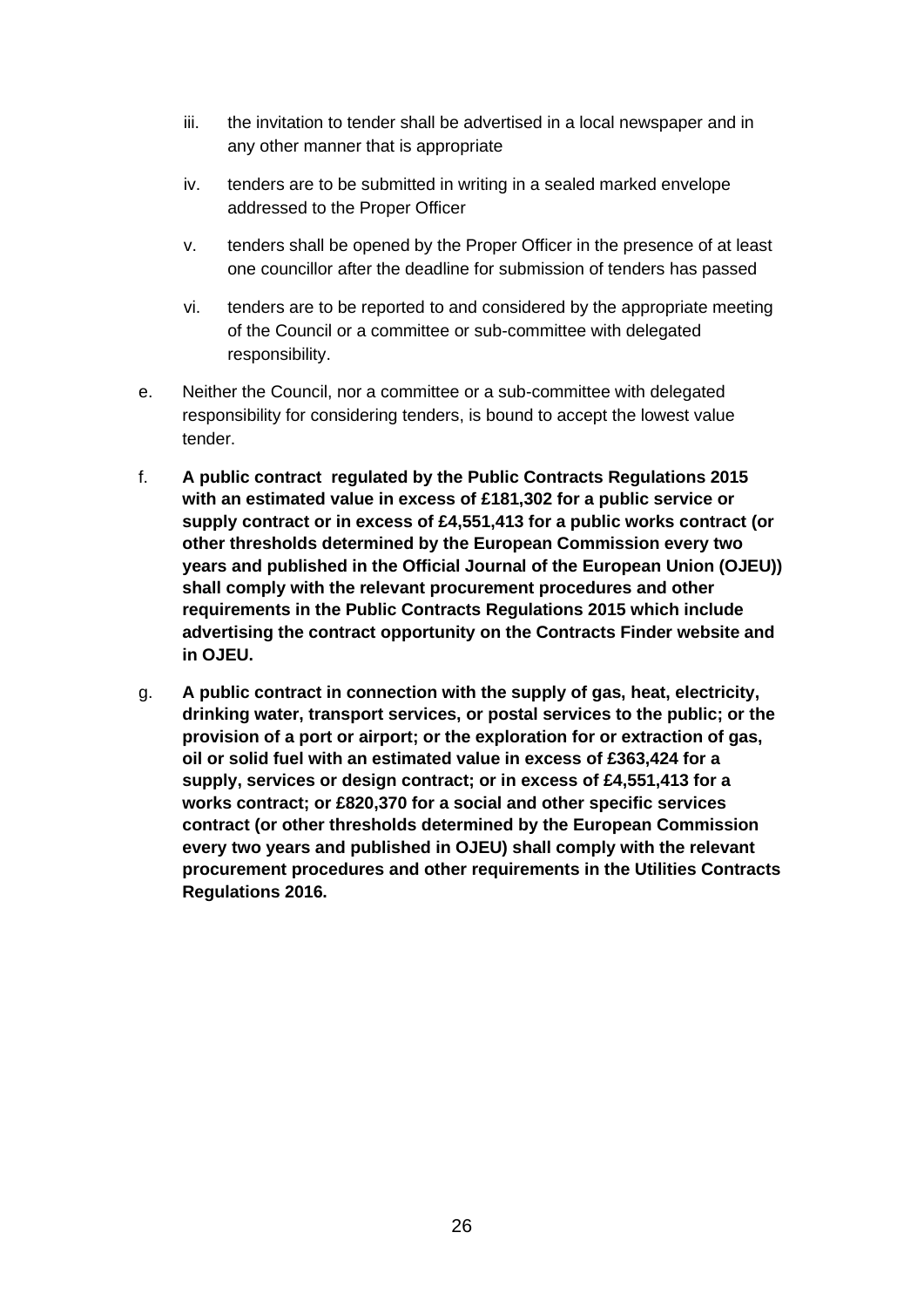#### 19. **HANDLING STAFF MATTERS**

- a A matter personal to a member of staff that is being considered by a meeting of Council is subject to Standing Order 11.
- b Subject to the Council's policy regarding absences from work, the Council's most senior member of staff shall notify the Chairman of Council if he is not available, the vice-chairman of absence occasioned by illness or other reason and that person shall report such absence to Council at its next meeting.
- c The Chairman of Council or in their absence, the vice-chairman shall upon a resolution conduct a review of the performance and annual appraisal of the work of the Clerk. The review and appraisal shall be reported in writing and are subject to approval by resolution by the Council.
- d Subject to the Council's policy regarding the handling of grievance matters, the Clerk shall contact the Chairman of Council or in their absence, the vicechairman of the Council in respect of an informal or formal grievance matter, and this matter shall be reported back and progressed by resolution of the Council.
- e Subject to the Council's policy regarding the handling of grievance matters, if an informal or formal grievance matter raised by the Clerk relates to the chairman or vice-chairman of the Council this shall be communicated to another member of the Council which shall be reported back and progressed by resolution of the Council. .
- f Any persons responsible for all or part of the management of staff shall treat as confidential the written records of all meetings relating to their performance, capabilities, grievance or disciplinary matters.
- g In accordance with standing order 11(a), persons with line management responsibilities shall have access to staff records referred to in standing order 19(f).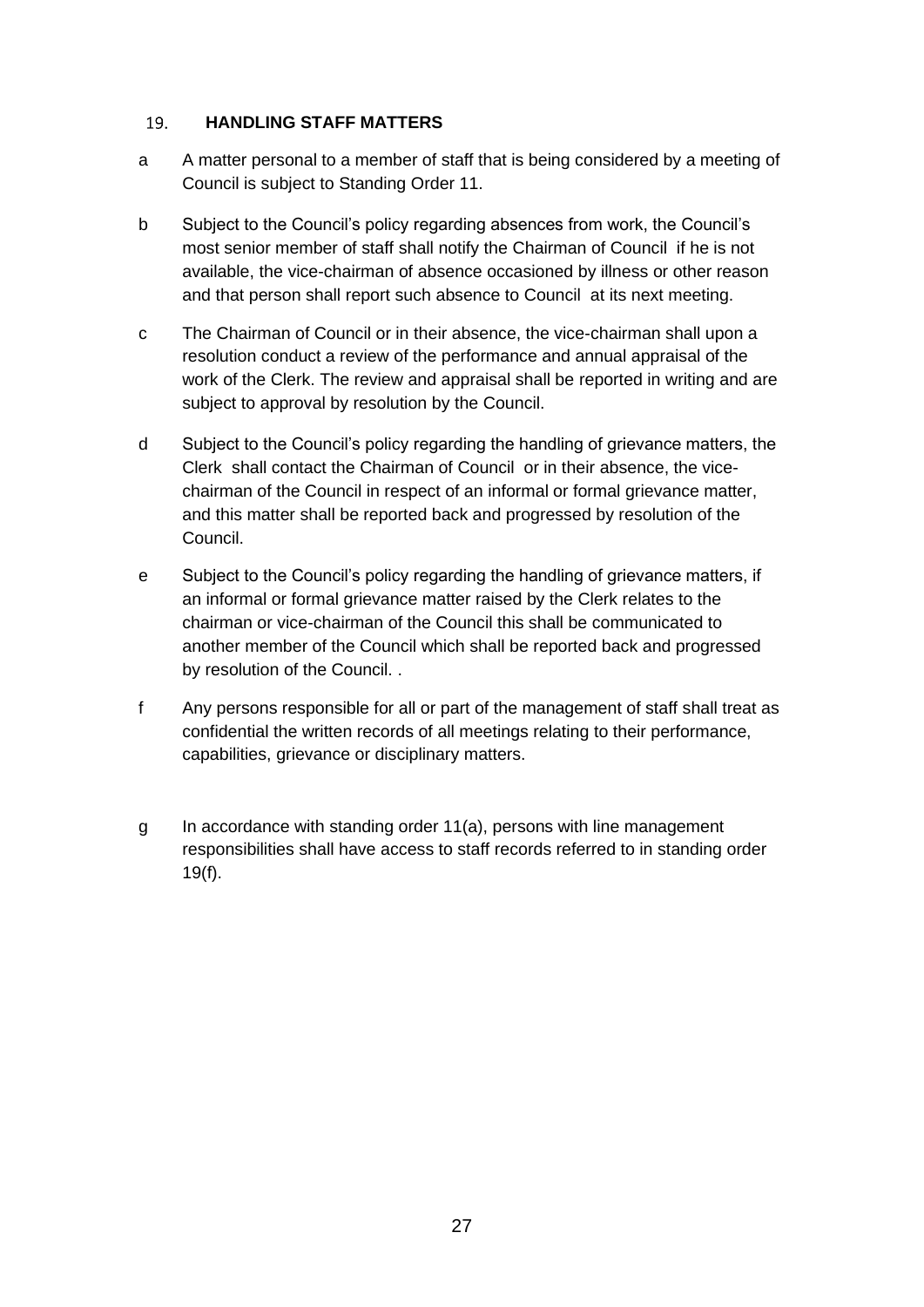#### **RESPONSIBILITIES TO PROVIDE INFORMATION**   $20.$

*See also standing order 21.* 

- a **In accordance with freedom of information legislation, the Council shall publish information in accordance with its publication scheme and respond to requests for information held by the Council.**
- b. *If gross annual income or expenditure (whichever is higher) does not exceed £25,000,* t**he Council shall publish information in accordance with the requirements of the Smaller Authorities (Transparency Requirements) (England) Regulations 2015.**

OR

*If gross annual income or expenditure (whichever is the higher) exceeds £200,000*, t**he Council, shall publish information in accordance with the requirements of the Local Government (Transparency Requirements) (England) Regulations 2015**.

#### $21.$ **RESPONSIBILITIES UNDER DATA PROTECTION LEGISLATION**

(Below is not an exclusive list).

*See also standing order 11.* 

- a Worth Parish Council has appointed a Data Protection Officer. See the Clerk for further information.
- b **The Council shall have policies and procedures in place to respond to an individual exercising statutory rights concerning their personal data.**
- c **The Council shall have a written policy in place for responding to and managing a personal data breach.**
- d **The Council shall keep a record of all personal data breaches comprising the facts relating to the personal data breach, its effects and the remedial action taken.**
- e **The Council shall ensure that information communicated in its privacy notice(s) is in an easily accessible and available form and kept up to date.**
- f **The Council shall maintain a written record of its processing activities.**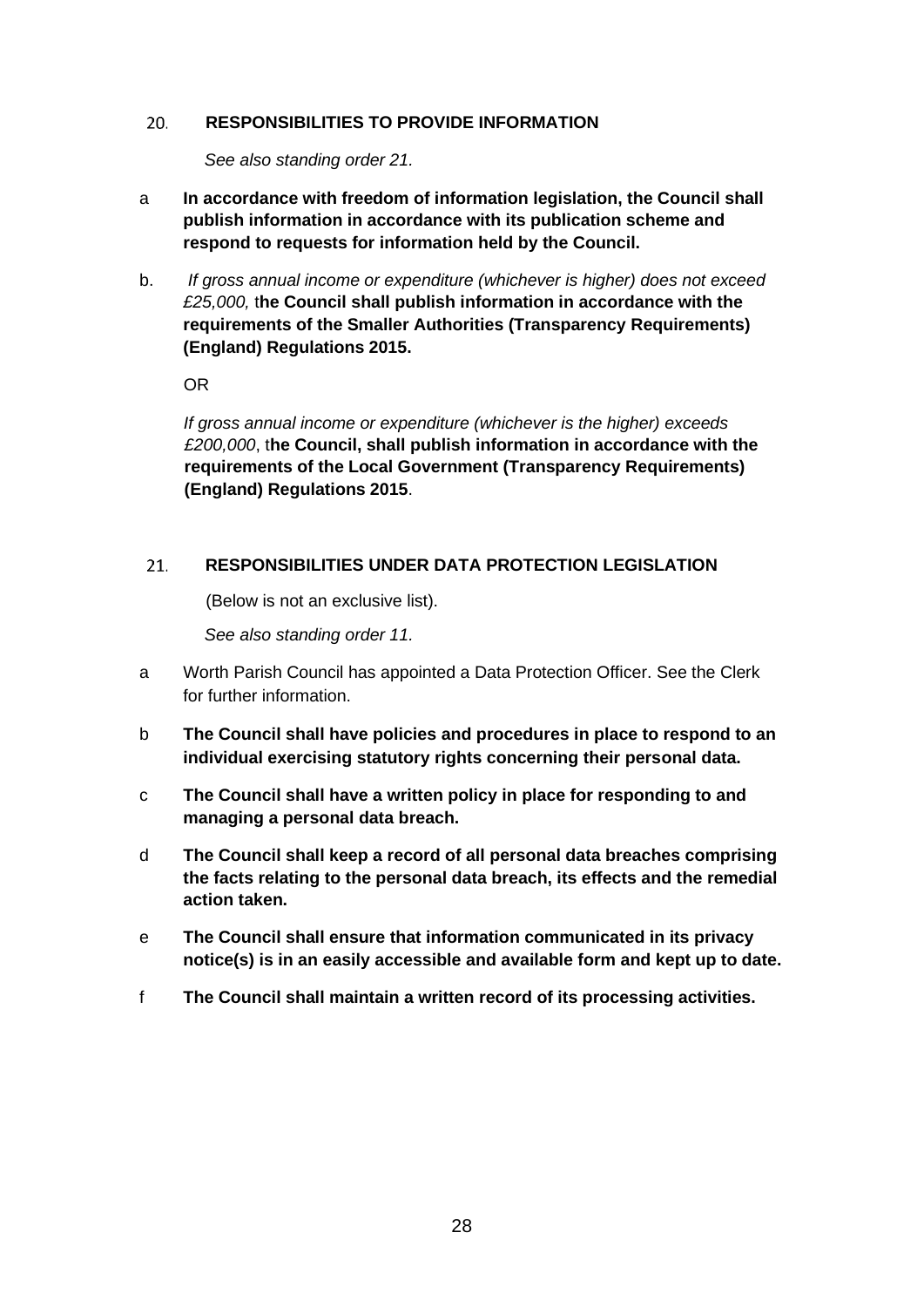#### $22.$ **RELATIONS WITH THE PRESS/MEDIA**

a Requests from the press or other media for an oral or written comment or statement from the Council, its councillors or staff shall be handled in accordance with the Council's policy in respect of dealing with the press and/or other media.

#### 23. **EXECUTION AND SEALING OF LEGAL DEEDS**

*See also standing orders 15(b)(xii) and (xvii).* 

a A legal deed shall not be executed on behalf of the Council unless authorised by a resolution.

**Subject to standing order 23(a), any two councillors may sign, on behalf of the Council, any deed required by law and the Proper Officer shall witness their signatures.** 

*The above is applicable to a Council without a common seal.* 

### $24.$ **COMMUNICATING WITH DISTRICT AND COUNTY OR UNITARY COUNCILLORS**

- a An invitation to attend a meeting of the Council shall be sent, together with the agenda, to the ward councillor(s) of the District and County Council..
- b Unless the Council determines otherwise, a copy of each letter sent to the District and County Council shall be sent to the ward councillor(s) representing the area of the Council.

#### $25.$ **RESTRICTIONS ON COUNCILLOR ACTIVITIES**

- a. Unless duly authorised no Councillor shall:
	- i. inspect any land and/or premises which the Council has a right or duty to inspect; or
	- ii. issue orders, instructions or directions.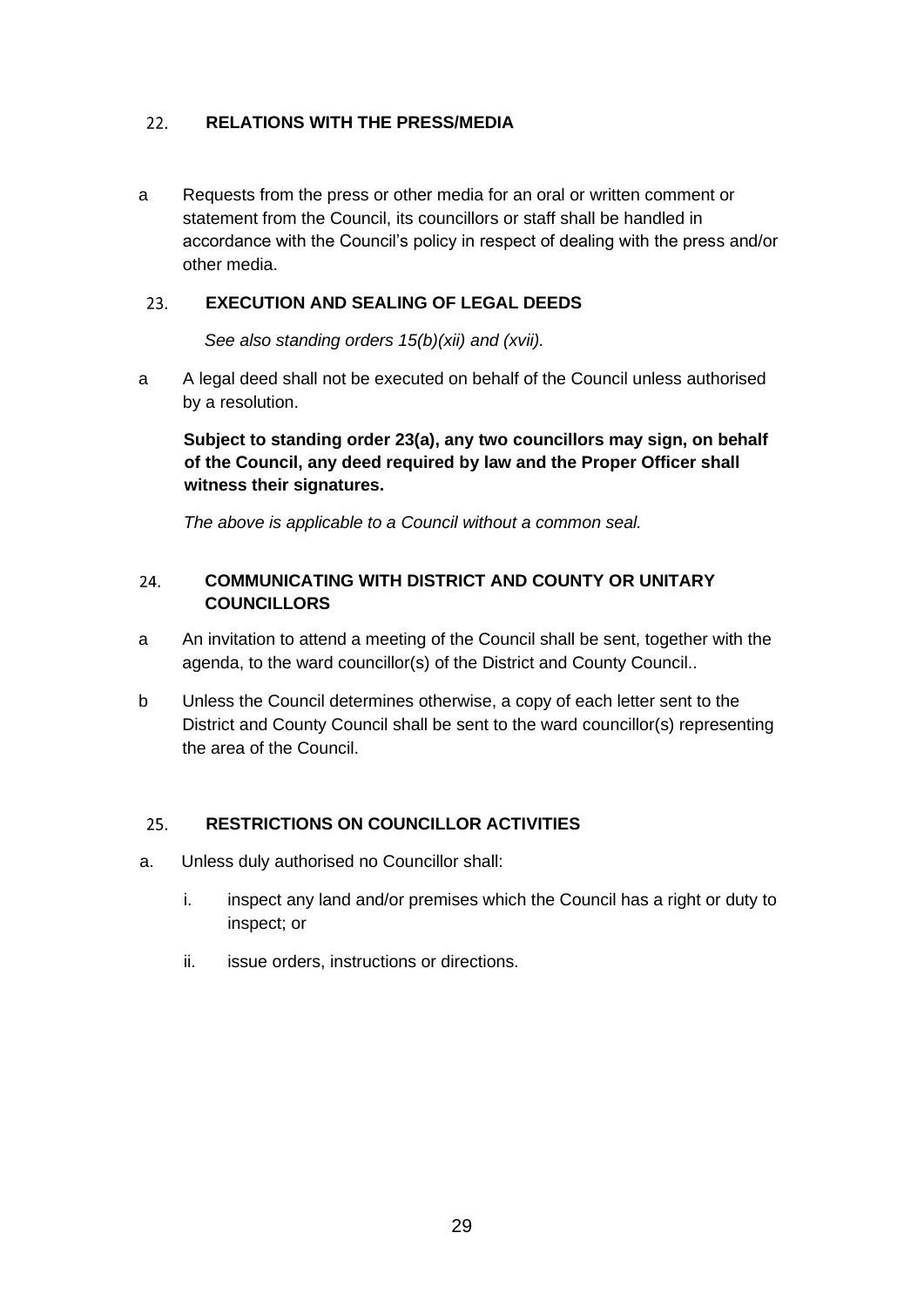#### $26.$ **WORTH PARISH COUNCIL: STANDING ORDERS (GENERAL)**

- a All or part of these standing orders, except ones that incorporate mandatory statutory or legal requirements, may be suspended by resolution in relation to the consideration of an item on the agenda for a meeting.
- b A motion to add to or vary or revoke one or more of the Council's standing orders, except one that incorporates mandatory statutory or legal requirements, shall be proposed by a special motion, the written notice by at least two councillors to be given to the Proper Officer in accordance with standing order 9.
- c The Proper Officer shall provide a copy of the Council's standing orders to a councillor as soon as possible.
- d The decision of the chairman of a meeting as to the application of standing orders at the meeting shall be final.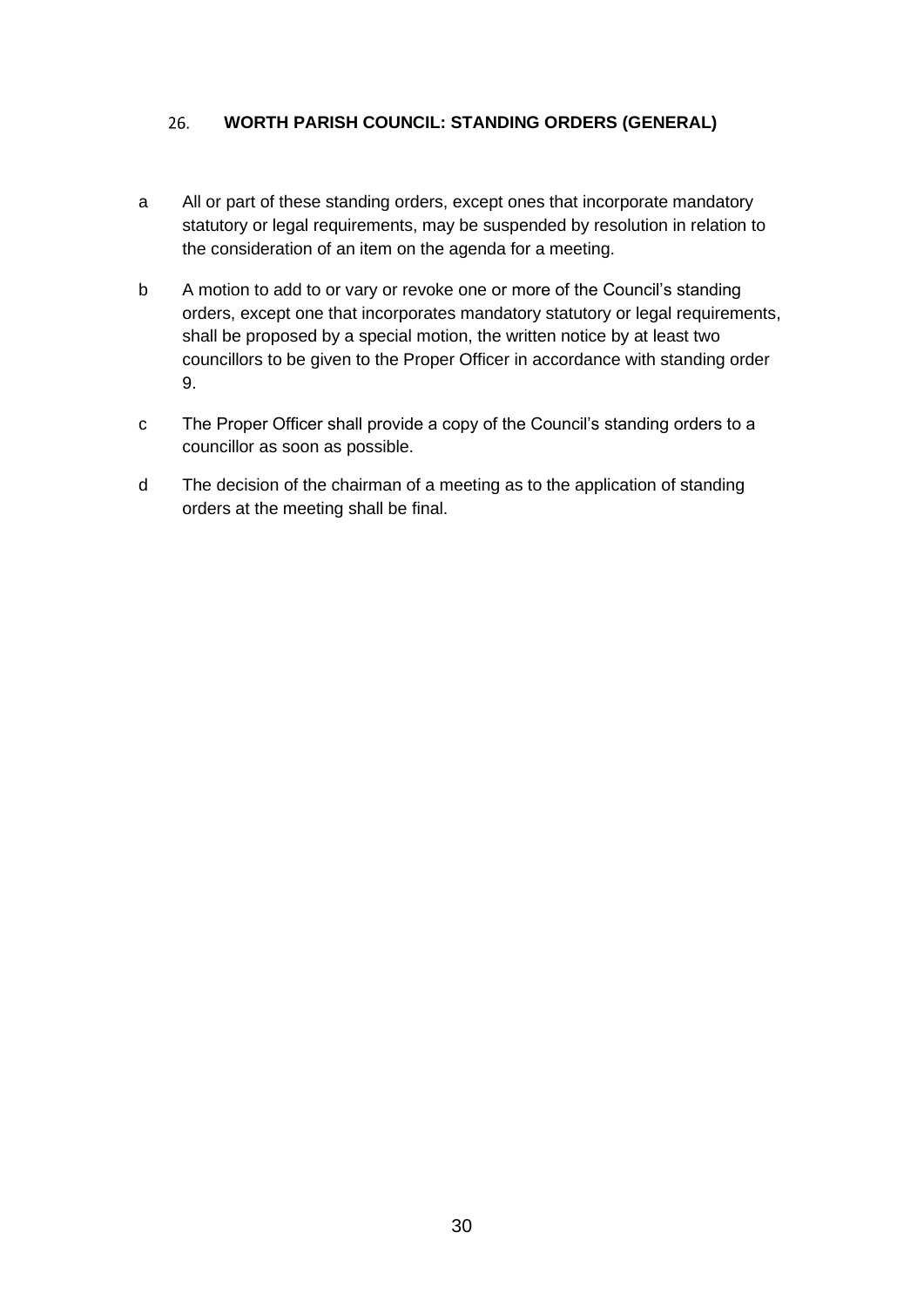## **ANNEX A: SCHEME OF DELEGATIONS**

**In accordance with Section 101 of the 1972 Local Government Act, the Council shall have in place a delegated authority scheme.** This allows decisions and functions, in the event of the Council being unable to meet, to be delegated from Council to an officer. In the case of Worth Parish Council, the Clerk. The Terms of Reference of that delegation are set out below:

## **DELEGATION OF URGENT AND OPERATIONAL MATTERS**

1.The Clerk has delegated authority to act in respect of any function of the Council on a matter which requires urgent attention and for whatever reason needs to be determined on behalf of the Council prior to the next available meeting. This authority is only to be exercised in consultation with the Chairman and/or Vice-Chair and one other member of the Council.

2.The Clerk has delegated authority to act in respect of any function of a Committee/Group or Sub-Committee/Group on a matter which requires urgent attention and for whatever reason needs to be determined on behalf of the Council prior to the next available meeting. This authority is only to be exercised in consultation with the Chairman and/or Vice- Chair and the Chair and/or Vice-Chair of the respective Committee/Group or Sub-Committee/Group.

3.Each matter dealt with under this authority is to be reported for information to the next available meeting of Council, the Committee/Group or Sub-Committee/Group. In addition, there shall be a standing item on the agenda of Council to report a summary of any such matter or matters.

4.The Clerk has the authority of Council to act in respect of all operational matters relating to the staffing and management of the organisation and delivery of services and projects, including personnel matters relating to all posts.

5.The Clerk's ordinary delegated authority to spend up to £250.00 on an individual product or service is, under this delegation increased to £5000.00.

6. The authority within this Scheme of Delegation does not extend to any decision or action being taken which relates to, or is

- i) outside the agreed budget
- ii) contradictory to any policy of the Council
- iii) the issuing of a precept
- iv) determining borrowing limits
- v) consideration of an Auditor's report.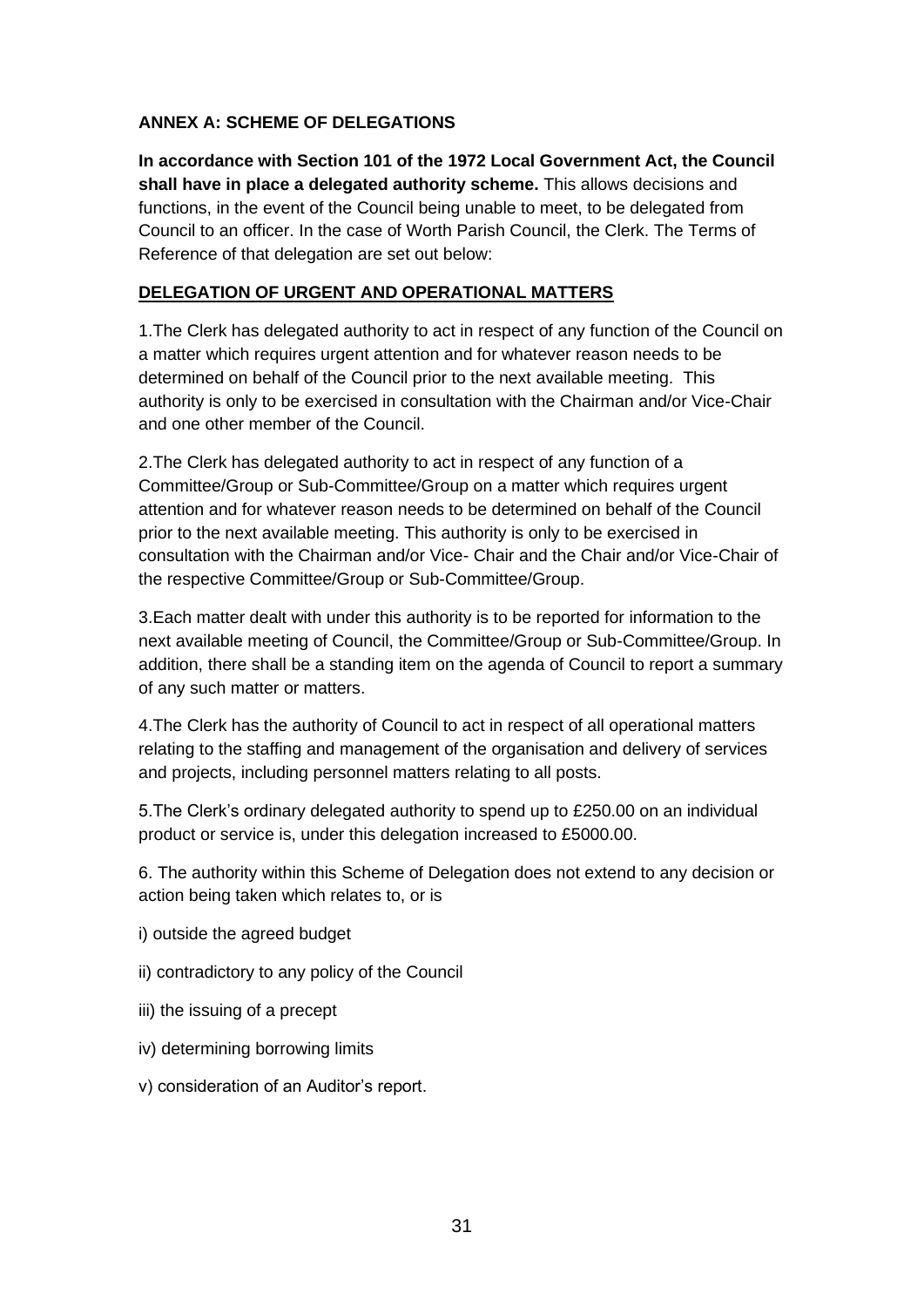# **ANNEX B: LEGISLATION AND GUIDANCE ON REMOTE/VIRTUAL MEETINGS © NALC**

# **THE LOCAL AUTHORITIES AND POLICE AND CRIME PANELS (CORONAVIRUS) (FLEXIBILITY OF LOCAL**

## **AUTHORITY AND POLICE AND CRIME PANEL MEETINGS) (ENGLAND AND WALES) REGULATIONS 2020**

## **Introduction**

The Local Authorities and Police and Crime Panels (Coronavirus) (Flexibility of

Local Authority and Police and Crime Panel Meetings) (England and Wales) Regulations 2020 ("the 2020 Regulations") come in to force on 4 April. Broadly speaking, the 2020 Regulations enable local councils to hold remote meetings (including by video and telephone conferencing) for a specified period until May next year. They also remove the requirement to hold an annual meeting. The 2020 Regulations apply to local council meetings, committee and sub-committee meetings in England. Separate legislation is anticipated for Wales.

This briefing will summarise the detail of the 2020 Regulations and what they mean for local councils. The briefing should also be read in conjunction with the NALC guidance on remote meetings, which considers more practical issues around the holding of electronic meetings. The term "local council" will be used in this briefing to refer to parish councils, town councils and councils using alternative styles.

## Background to the 2020 Regulations

The COVID-19/ Coronavirus pandemic and the unprecedented in peacetime Government measures in response to the crisis (e.g. prohibitions on gatherings, social distancing, self-isolation and shielding of those deemed to be the most vulnerable) have meant that the requirement for local authorities to hold public meetings in person with all members present in one place cannot be met. The statutory requirements for meetings are mainly contained in the Local Government Act 1972 ("the 1972 Act") and the Public Bodies (Admission to Meetings) Act 1960 ("the 1960 Act").

In recognition of the problem of holding and attending meetings, and further to the lobbying of NALC and others, the Government included s.78 in the Coronavirus Act 2020. This section gave the Secretary of State the power to make Regulations to make provisions for the holding of meetings. The 2020 Regulations set out those provisions.

What are the main provisions for local councils?

The relevant Regulations for local authorities are as follows:

Regulation 2 – the 2020 Regulations apply to local authority meetings that are required to be held, or held, before 7 May 2021. The date could be brought forward if Government rules are relaxed.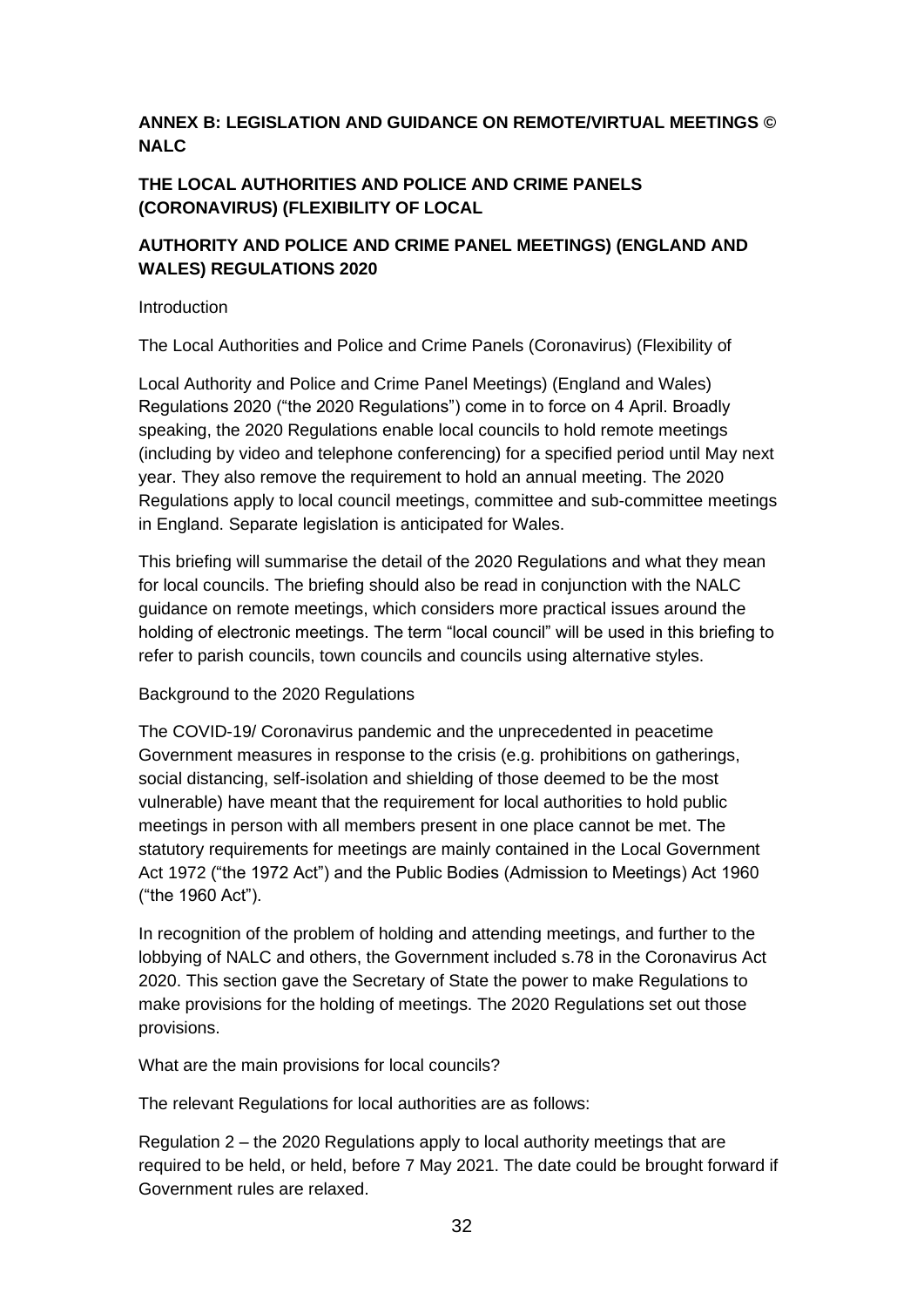Regulation 3 – parish councils in England are included within the definition of "local authority" in the 2020 Regulations. Parish meetings are not included within the definition and, as such, there is nothing permitting them to meet remotely. In NALC's view, the current Government guidance means that parish meetings should not take place in person, including the annual meeting of the electors.

Regulation 4 – this provides that where an appointment would otherwise be made or is required to be made at an annual meeting of a local authority, the appointment continues until the next annual meeting of the authority or until such time as that authority may determine (Regulation 4 (2). This would apply to the election of the chairman, the first business at the annual council meeting. Therefore the current chairman will remain in place until an annual meeting is held (possibly next year) unless the council decide to elect a replacement earlier.

Regulation 5 – this permits the holding of remote meetings. The effect of the Regulation is that persons attending a local council meeting do not need to be in the same place. "Place" means more than one place including electronic, digital or virtual locations such as internet locations, web addresses or conference call telephone numbers (Regulation 5 (1)). To attend a meeting remotely a member in remote attendance must meet specified conditions (see below).

Regulation 5 (6) also enables local councils to make standing orders to specify (i) how voting will be carried out, (ii) how members and the public can access documents and (iii) how remote access of the press and public by electronic means will take place. Councils should make these decisions based on their own needs and capacity. Local factors such as broadband strength may also determine what methods they use. See also the NALC guidance on remote meetings.

Regulation 6 – confirms that being present at a local council meeting includes being present through remote attendance. The Regulation also disapplies paragraph 7 of Schedule 12 to the 1972 Act. This means there is no requirement for a parish council to hold its annual meeting although a council may do so if they so choose. However paragraph 8 of Schedule 12 has not been disapplied. Paragraph 8 requires a local council to hold in a year not less than three meetings in addition to the annual meeting. We believe this should also have been disapplied. The equivalent paragraphs have been disapplied for principal authorities (paragraphs 1 and 2 of Schedule 12).

Regulation 13 – s.1 (4) (a) of the 1960 Act has been amended so that public notice of the time and place of the meeting is deemed to be given if published on the relevant principal authority's website. In NALC's view the notice could be placed on the local council's website or in a prominent physical place to meet the advertising requirements contained in Schedule 12 of the 1972 Act. Councils should take account of social distancing requirements before deciding to put notices in physical spaces NALC's view is that a council's decision making is unlikely to be challenged if it only places the notice on its own website.

Regulation 17 – confirms that a local council complies with Regulation 8 of the Openness of Local Government Bodies Regulations 2014 (decisions and background